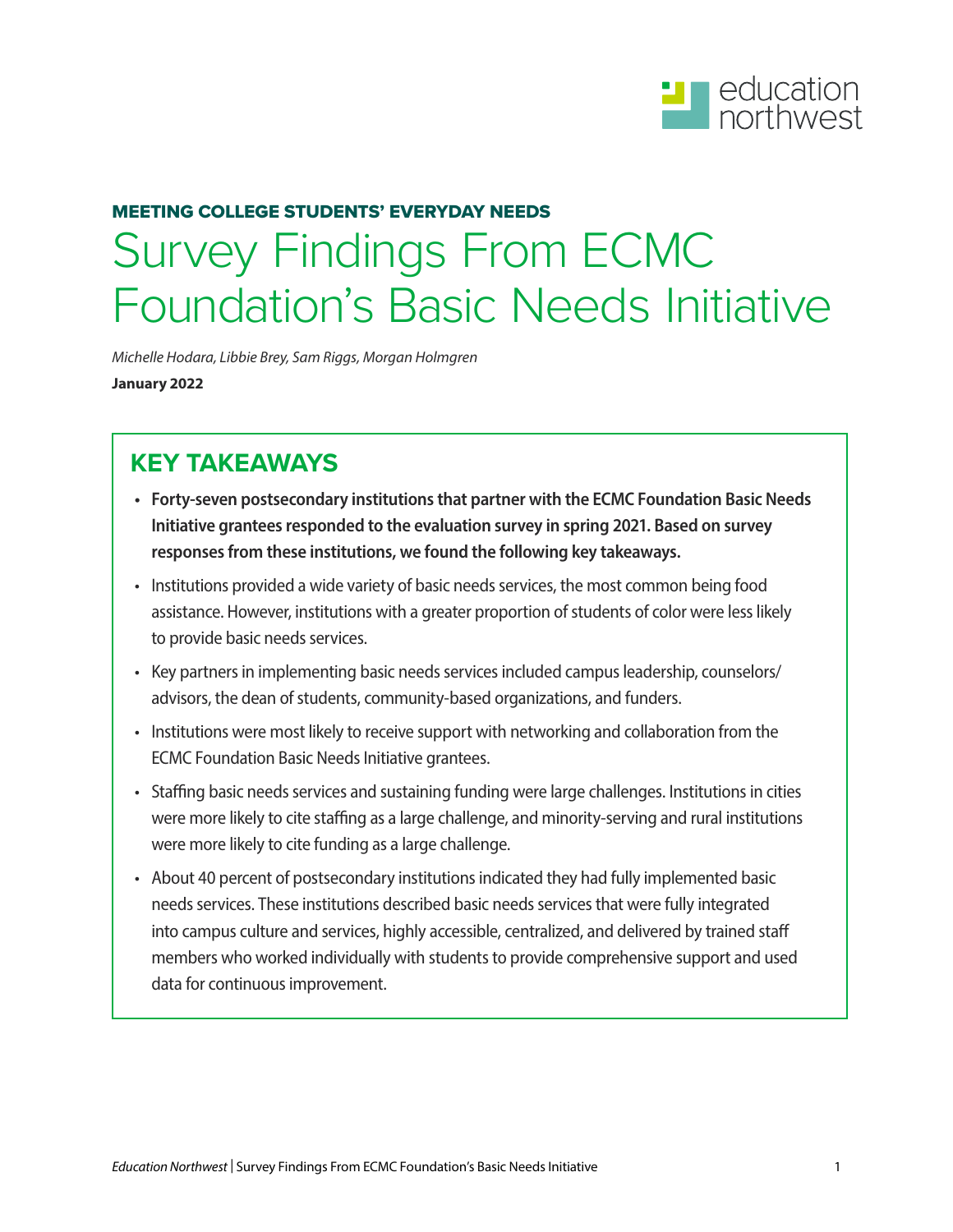Basic needs<sup>1</sup> insecurity among college students is a pressing issue that has become increasingly visible during the global pandemic. The Hope Center for College, Community, and Justice found that in fall 2020 three in five college students experienced food insecurity, housing insecurity, and/or homelessness.<sup>2</sup> Meeting college students' basic needs is essential to their well-being and academic success (Daugherty et al., 2016; Goldrick-Rab, 2021; Haskett et al., 2020; Silva et al., 2017; Trawver et al., 2020; Zhu et al., 2018).

In early 2020, the ECMC Foundation launched the Basic Needs Initiative (BNI) and funded seven organizations across the United States to further the development of basic needs services at two-year and four-year colleges and universities. Information about grantees can be found in appendix A. The ECMC Foundation also funded a learning partner, Education Northwest, to lead an evaluation of the BNI and facilitate a learning community for the grantees.

#### **In this second evaluation brief, we present findings from a survey of postsecondary institutions that partnered with five of the BNI grantees. This brief is guided by the following questions:**

- **1. Among ECMC Foundation BNI grantees (hereafter "grantees"), what basic needs services are partner institutions (hereafter "institutions") providing to their students?**
- **2. Who are key partners in implementing basic needs services? How are grantees increasing institutions' capacity to meet the basic needs of students?**
- **3. What implementation challenges do institutions experience?**
- **4. What constitutes fully implemented basic needs services?**

To address these questions, in spring 2021 we administered a survey to 75 postsecondary institutions in Arkansas, Alabama, California, Michigan, and Washington that work in partnership with five grantees: Arkansas Community Colleges (ACC), Auburn University's Hunger Solutions Institute, John Burton Advocates for Youth (JBAY), Michigan Community College Association (MCCA), and United Way of King County (UWKC).

<sup>&</sup>lt;sup>1</sup> Basic needs are "An ecosystem that supports financial stability by ensuring equitable access to nutritious and sufficient food; safe, secure, and adequate housing (to sleep, study, cook, and shower); healthcare to promote sustained mental and physical well-being; affordable transportation; resources for personal hygiene care; and emergency needs for students with dependents" (University of California, 2020).

<sup>&</sup>lt;sup>2</sup> Based on survey responses from over 195,000 students from 130 two-year colleges and 72 four-year colleges and universities who responded to the 2020 #RealCollege Survey (The Hope Center for College, Community, and Justice, 2021).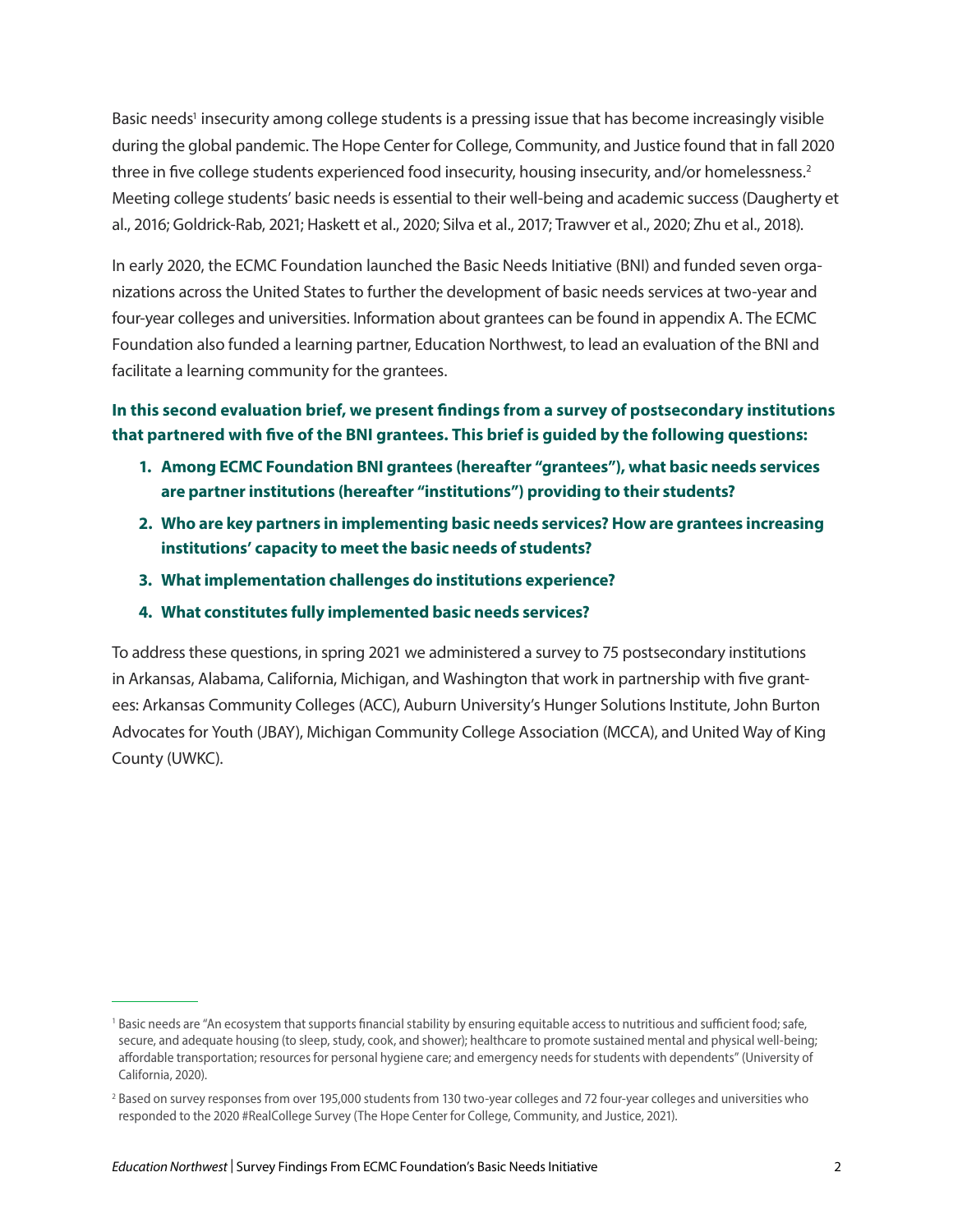**Forty-seven institutions responded for a response rate of 63 percent.** On average,

institutions that responded to the survey had similar characteristics (based on data from the Integrated Postsecondary Education Data System [IPEDS]) to institutions that did not respond, except responding institutions were more likely to be suburban than nonresponding institutions (see table B1 in appendix B). Details about survey administration and analysis are in appendix B.

In this brief, we describe findings related to what basic needs services responding institutions provided to students; implementation partners and supports provided by grantees; implementation challenges; and the characteristics of basic needs services at the planning, early implementation, and full implementation stages.

#### **Characteristics of 47 institutions that responded to survey**

| Minority-serving institution       | 43%        |
|------------------------------------|------------|
| Average students of color          | 53%        |
| Average students who received Pell | 34%        |
| Located in city                    | 38%        |
| Located in suburb                  | 30%        |
| Located in town                    | <b>11%</b> |
| Located in rural area              | 21%        |
| Four-year public                   | 43%        |
| Four-year private                  | 2%         |
| Two-year public                    | 55%        |

Source: Integrated Postsecondary Education Data System.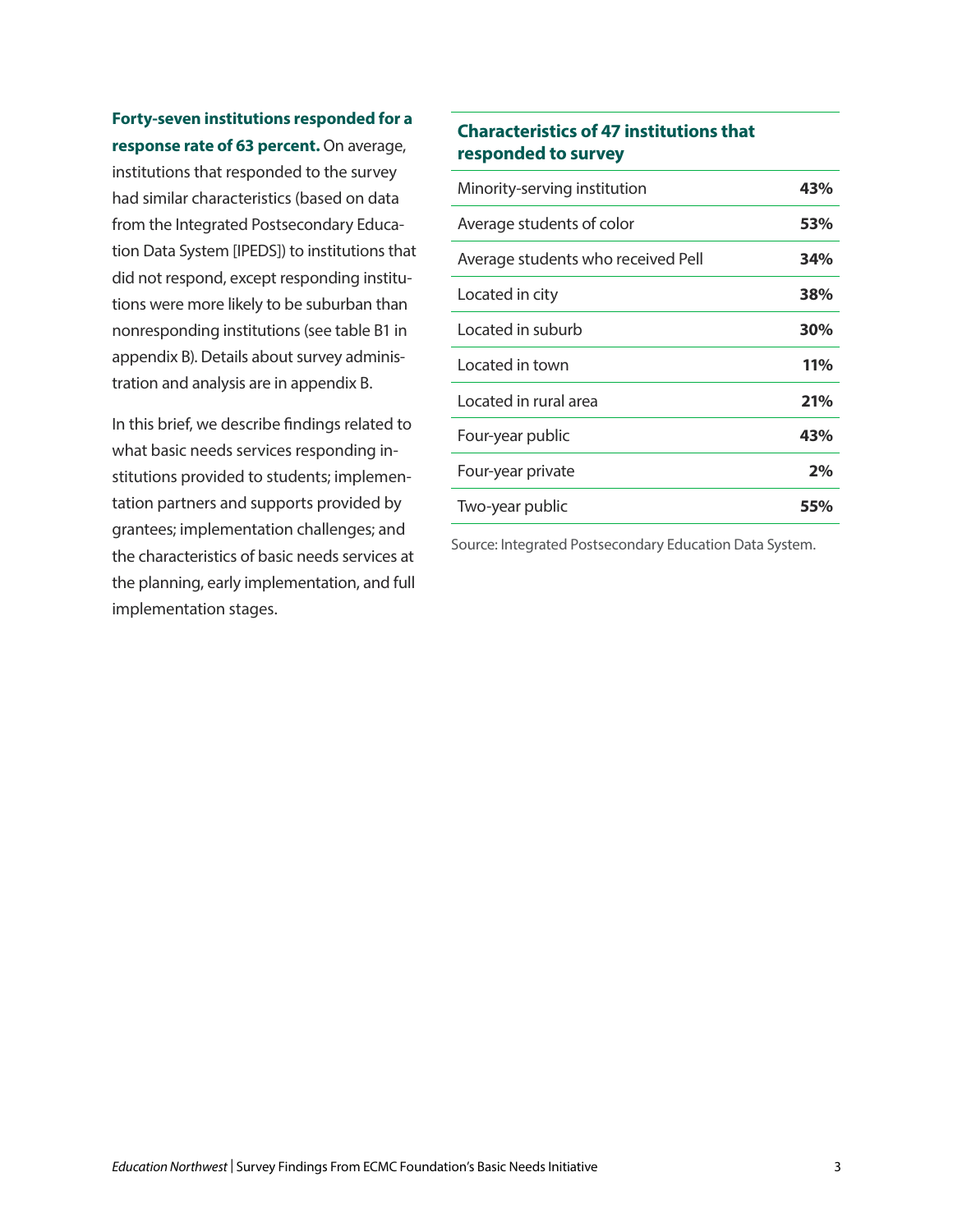## Basic needs service provision

### **Postsecondary institutions provide a wide variety of basic needs services, the most common being food assistance**

*Figure 1. Percentage of postsecondary institutions that provided each type of basic needs service in spring 2021*



Note: Based on survey responses from 47 institutions. Complete findings are in table C1 in appendix C. Source: Authors' analysis of survey data.

**Food assistance.** Nearly all responding institutions (45 of 47; 96%) reported providing food assistance. Of these institutions, many provided a food pantry (96%), help applying for the Supplemental Nutrition Assistance Program (SNAP; 78%), or emergency funds for food (71%).

**Access to technology.** A large majority of the institutions (40 of 47; 85%) reported providing access to technology. Of these institutions, most offered a loaned or gifted digital device (95%), loaned or gifted WiFi hot spots (85%), and expanded WiFi service around campus (75%).

**Housing assistance.** Three-quarters of the institutions (35 of 47; 75%) reported providing housing assistance. Of these institutions, the majority provided emergency funds for housing (83%), help with finding housing (81%), and assistance with utilities (69%). Half of these institutions provided help applying for subsidized housing or hotel/motel vouchers.

**Financial planning, employment support, or legal assistance.** Nearly three-quarters of the institutions (34 of 47; 72%) reported providing financial planning, employment support, or legal assistance. Of these institutions, most offered help with completing the Free Application for Federal Student Aid (FAFSA) or other financial aid applications (91%), financial planning or financial literacy classes or workshops (85%), and the SNAP Employment and Training program (74%). It was less common for institutions to provide legal assistance or support applying for unemployment benefits (38% and 21% of the institutions, respectively).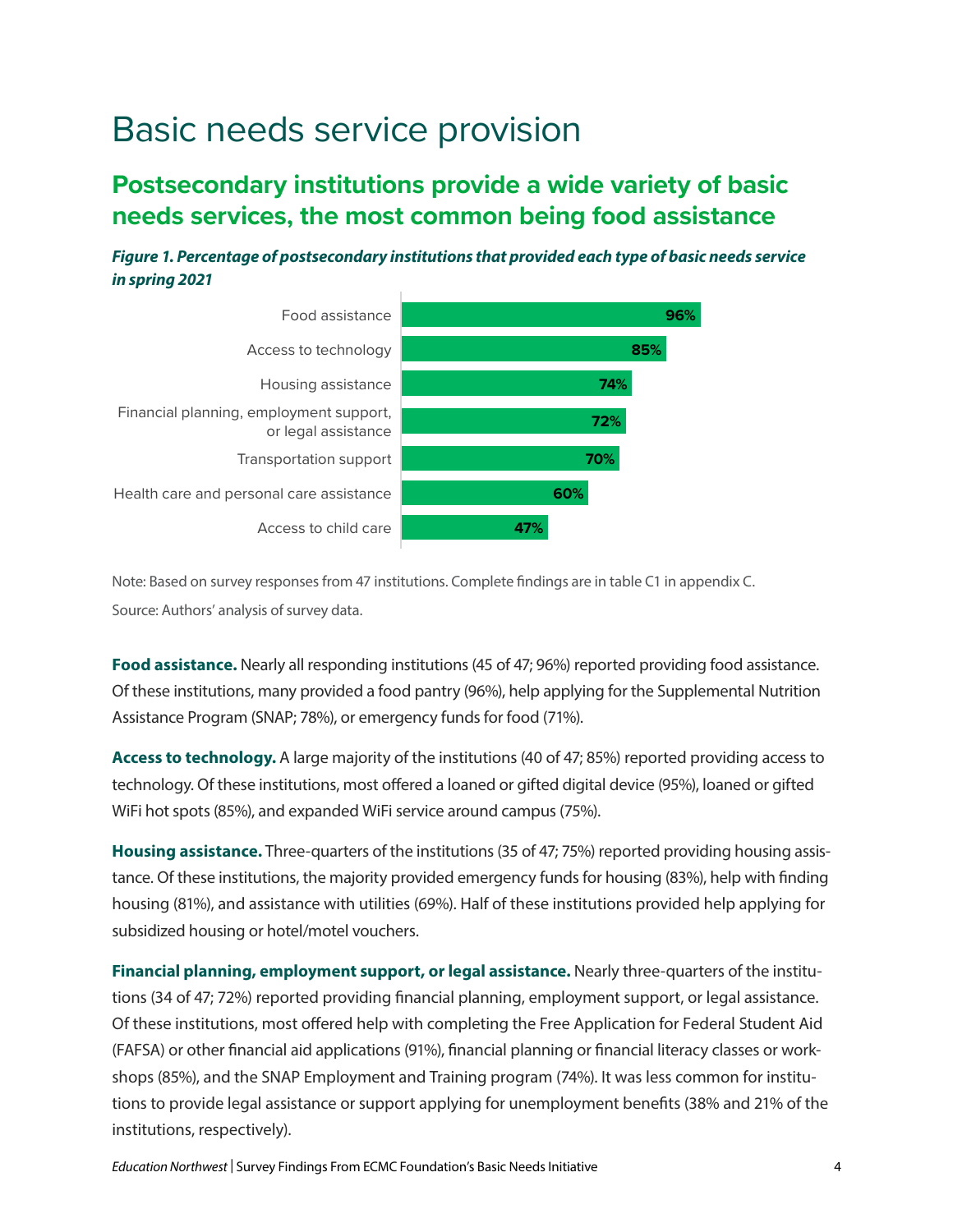**Transportation assistance.** The majority of the institutions (33 of 47; 70%) reported providing transportation assistance, which could include stipends, gas cards, and bus passes.

**Health care and personal care assistance.** The majority of the institutions (28 of 47; 60%) reported providing assistance with health and personal care. Of these institutions, the majority offered mental health services (86%) and hygiene supplies (75%).

**Child care.** Among the seven large categories of services, child care was the least commonly provided. Forty-seven percent of institutions (22 of 47) offered access to child care.

### **Postsecondary institutions with a greater proportion of students of color were less likely to provide basic needs services**

Using data from our survey and from IPEDS, we explored the relationship between institutional characteristics and the provision of basic needs services in spring 2021.<sup>3</sup> In our sample, the percentage of students of color at an institution was associated with a small decrease in the overall count of basic needs services provided (see table C2 in appendix C). We also found that institutions with a higher proportion of students of color were slightly less likely to provide food and housing assistance. A 1 percentage-point increase in students of color at an institution was related to a 0.7 percentage-point decrease in the likelihood of providing food assistance and a 1.3 percentage-point decrease in the likelihood of providing housing assistance; these findings were statistically significant at the 5 percent level. (The percentage of students of color at an institution was also negatively related to providing all other services, but these findings were only marginally significant at the 10 percent level or not statistically significant.)

Prior research suggests that students of color are more likely to attend lower-cost postsecondary institutions that typically have smaller overall budgets and lower spending (Garcia, 2018). However, for the institutions that responded to our survey, the association between percentage of students of color and provision of basic needs services did not appear to be driven by college resources. After we accounted for measures of college resources,<sup>4</sup> the percentage of students of color was still associated with a small decrease in the provision of basic needs services. There was also no relationship between the percentage of students of color at an institution and the implementation stage of basic needs services, meaning that these results were not driven by low implementation levels. We will continue to investigate why there might be a relationship between the percentage of students of color at an institution and provision of basic needs services throughout this evaluation.

<sup>&</sup>lt;sup>3</sup> Our analysis included the sample of 45 institutions who responded to the survey and were not missing values for IPEDS data.

<sup>4</sup> The regression model accounts for total cost (published in-state tuition and fees), the average price paid by the average full-time student (average net price), total revenue (tuition, grants, gifts, endowments, government appropriations, and other sources), and total spending on student services.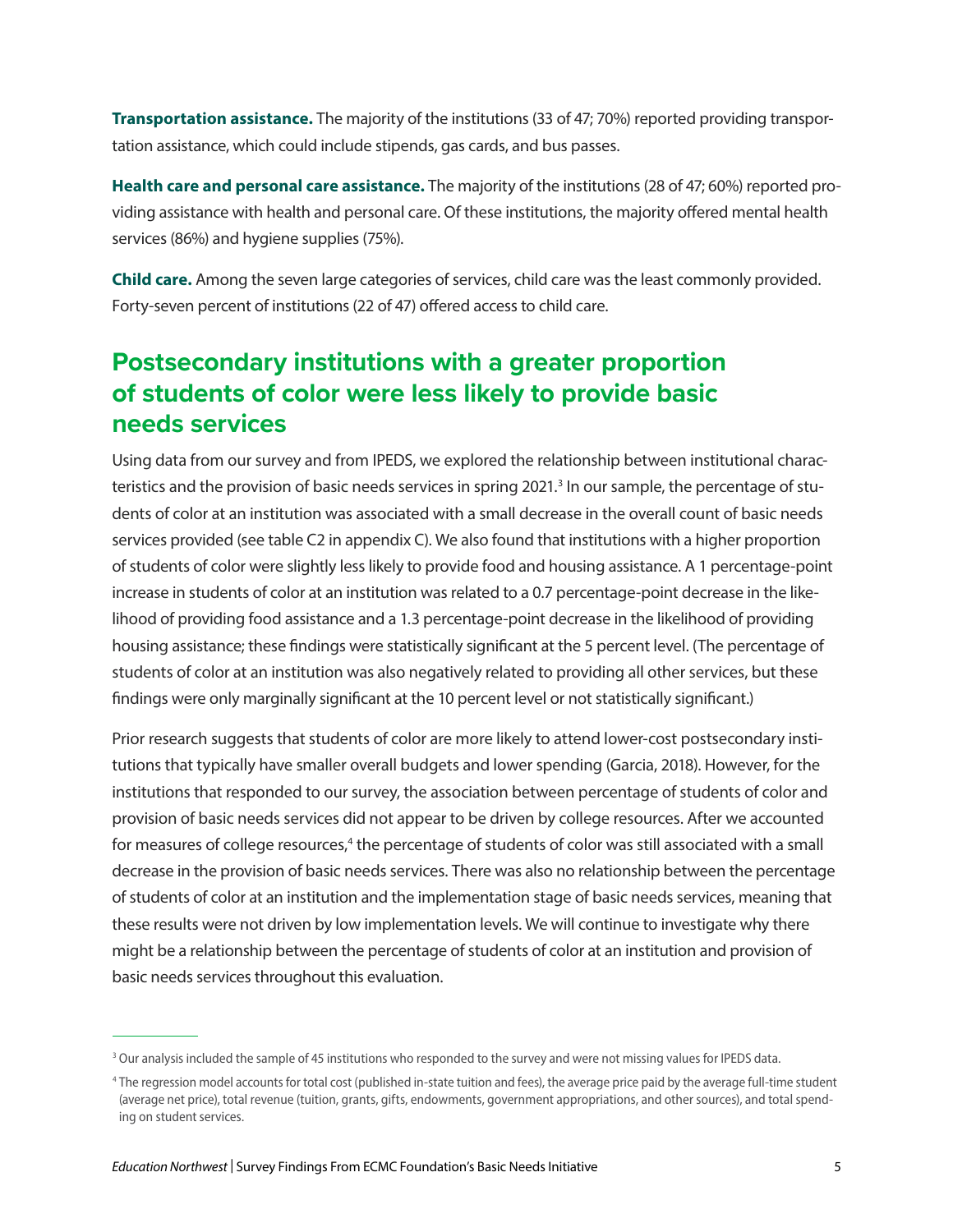On the other hand, minority-serving institutions (MSIs) were more likely to provide access to child care, and institutions with a higher proportion of students receiving Pell Grants were more likely to provide housing assistance and financial planning, employment support, or legal assistance. MSIs are more likely than non-MSIs to serve students who are parents, perhaps in part because many students who are parents are also students of color (Li, 2007; Ryberg et al., 2021). Similarly, institutions with more low-income students may be more likely to provide basic needs services.

## Implementation partners and support

### **Key college partners include campus leadership, counselors, advisors, and the dean of students; external partners include community-based organizations and funders**

A majority of the institutions reported that key college partners in implementing basic needs services were campus leadership (87%), counselors/advisors (85%), and the dean of students (77%). Over twothirds (68%) reported that faculty members were key partners. Faculty partners were commonly in social work or the field of social sciences; other disciplines included nutrition or public health, workforce or career and technical education, or the humanities. Over half of the institutions (53%) cited student associations as key partners. Student associations varied across campuses, ranging from student government, clubs, affinity groups, and Greek life. Less than half of the institutions reported that institutional research (38%), the student health center (30%), student resource centers (30%), and the board of trustees (21%) were key partners.

Most institutions identified community-based organizations (94%) and foundations or individual donors (80%) as key external partners. The least commonly selected external partner was an evaluator: Only 9 percent of the institutions reported working closely with an evaluator (see table C3 in appendix C).

We found alignment between survey findings related to key partners and the institutions' leading strategies for implementing basic needs services. When identifying their top three strategies for implementation, most institutions selected campus resources and funding (83%), partnerships with community-based organizations (57%), and campus leadership support (54%; see table C4 in appendix C).

*"[What has been most helpful about the support from UWKC is] AmeriCorps Associates who are assigned to our campus for one year. They work full time and provide amazing services to our students! The other is [UWKC] connecting the Benefits Hub with community-based organizations that provide training for programs that address the basic needs of our students."* 

**–Washington community college**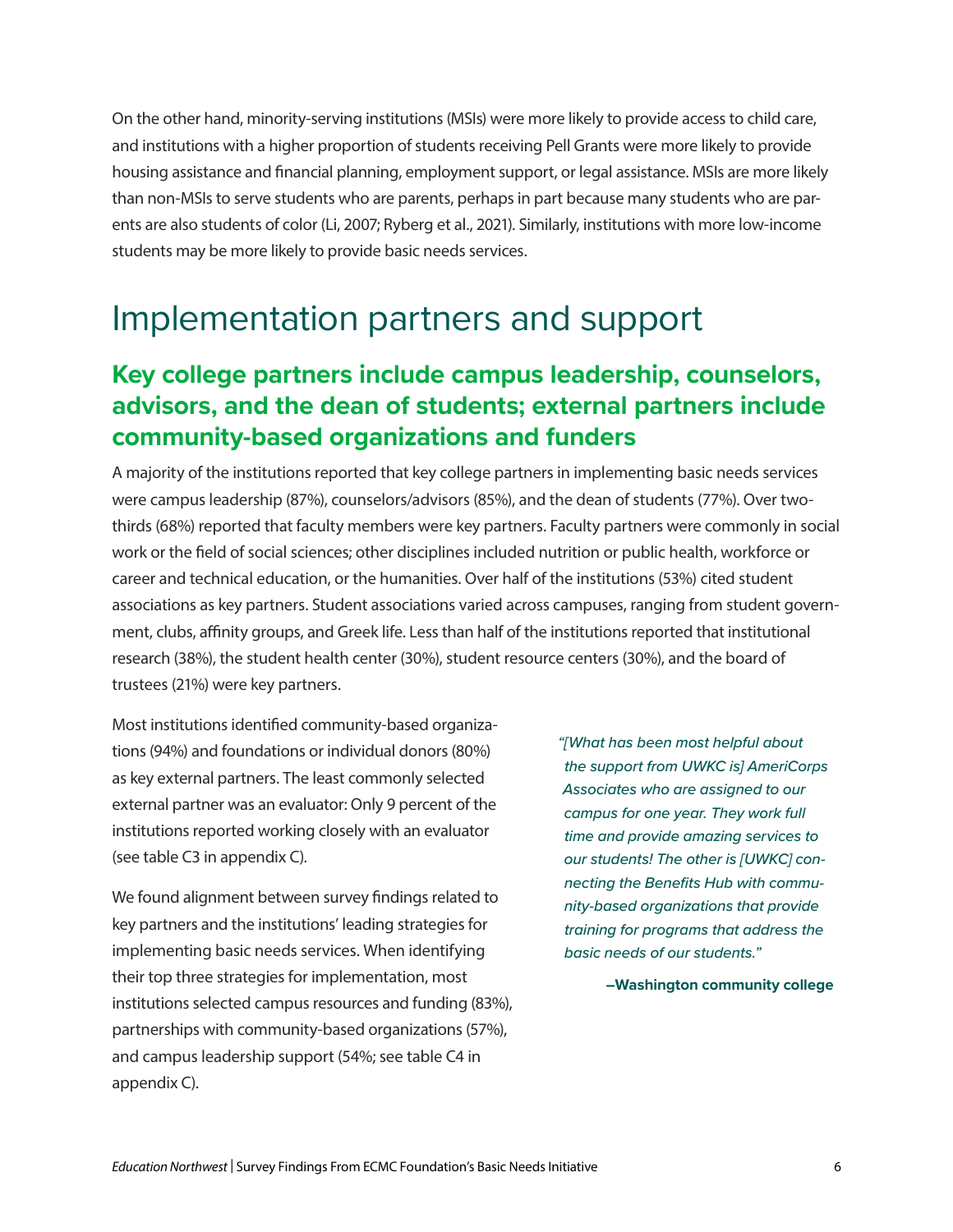### **Colleges were most likely to receive support with networking and collaboration from the ECMC Foundation BNI grantees**

To learn how BNI grantees supported their partner instutions, we asked survey respondents to indicate which of eight types of support they receieved from grantees (see figure 2 for the eight types of support). According to responding institutions, **every grantee provided every type of support,** although some supports were more common than others. Most institutions (83%) indicated that grantees helped facilitate networking and collaboration between institutions. Other common supports included facilitating networking and collaboration between institutions and community organizations and providing

*"[What has been the most helpful about the support from Auburn University's Hunger Solutions Institute is] information from collaboration with other institutions and the wealth of knowledge and their timely availability to assist with questions and our needs."* 

**–Alabama university**

technical assistance to support data collection and evaluation of basic needs services (61% of institutions received these two types of support). Results are presented by grantee in table C5 in appendix C.

#### *Figure 2. Percentage of postsecondary institutions that said they received the following type of support from ECMC Foundation Basic Needs Initiative grantees*



Note: Based on survey responses from 46 institutions. "Other" category includes advocacy; leadership, education, and policy initiatives; funding AmeriCorps positions; and financing food pantry costs.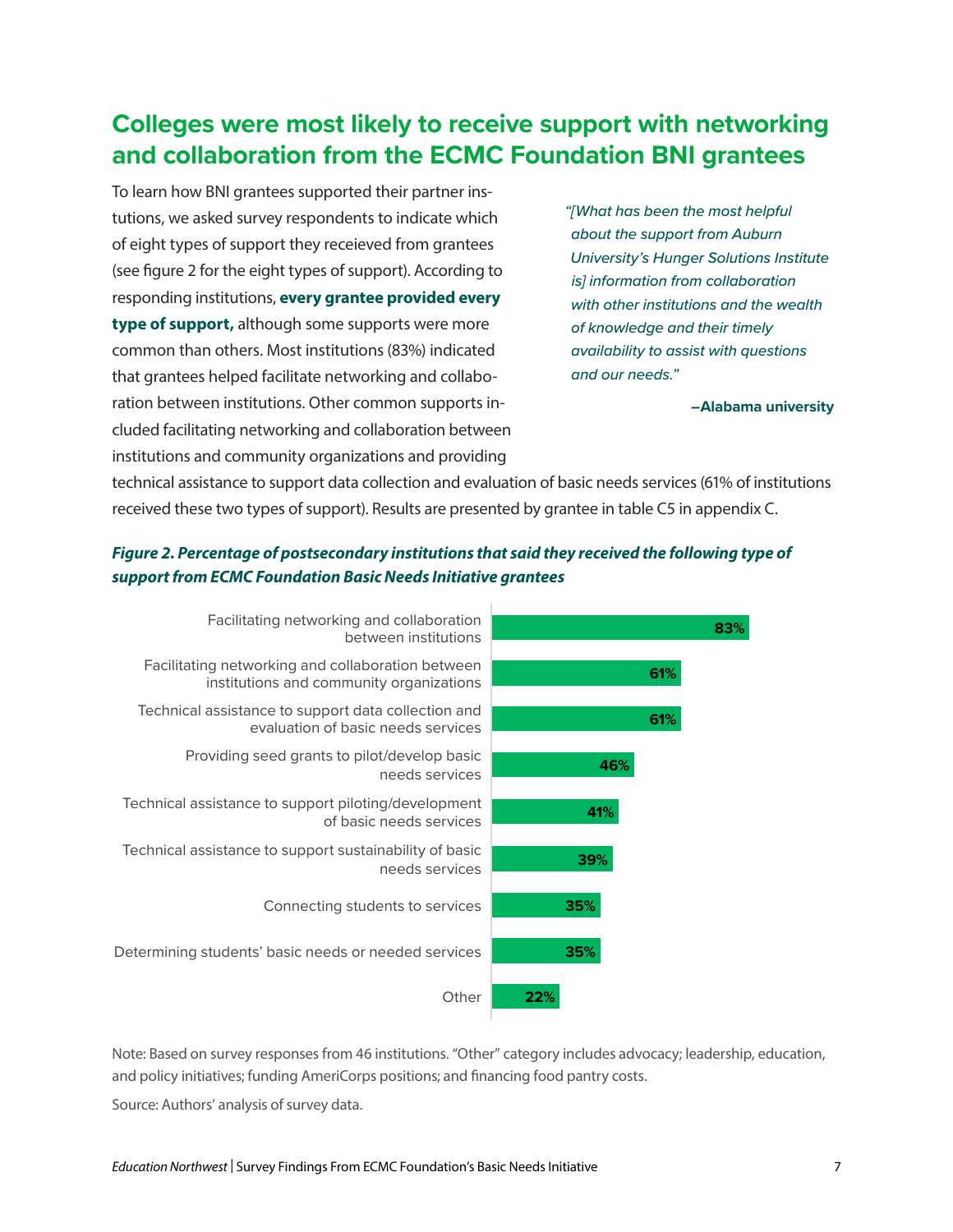# Implementation challenges

### **Staffing basic needs services and sustaining funding were large implementation challenges**

During the pandemic, institutions have experienced both challenges and opportunities related to implementing basic needs services. Nearly 90 percent of responding institutions reported an increase in basic needs services offered virtually, 70 percent experienced an increase in funding for new services, and 60 percent reported an increase in funding for existing services. Over half of the institutions reported increases in student outreach and engagement, and nearly half reported increases in the number of services provided.

However, while half of the institutions experienced no changes in staffing for basic needs services, nearly 30 percent of the institutions reported decreases in staffing. This finding suggests that some institutions may be implementing more services with fewer staff members and aligns with responses about implementation challenges.



#### *Figure 3. Postsecondary institutions' rating of changes to basic needs services during the pandemic*

Note: Based on survey responses from 46 institutions. No change is not illustrated in this figure. For complete results, see table C6 in appendix C.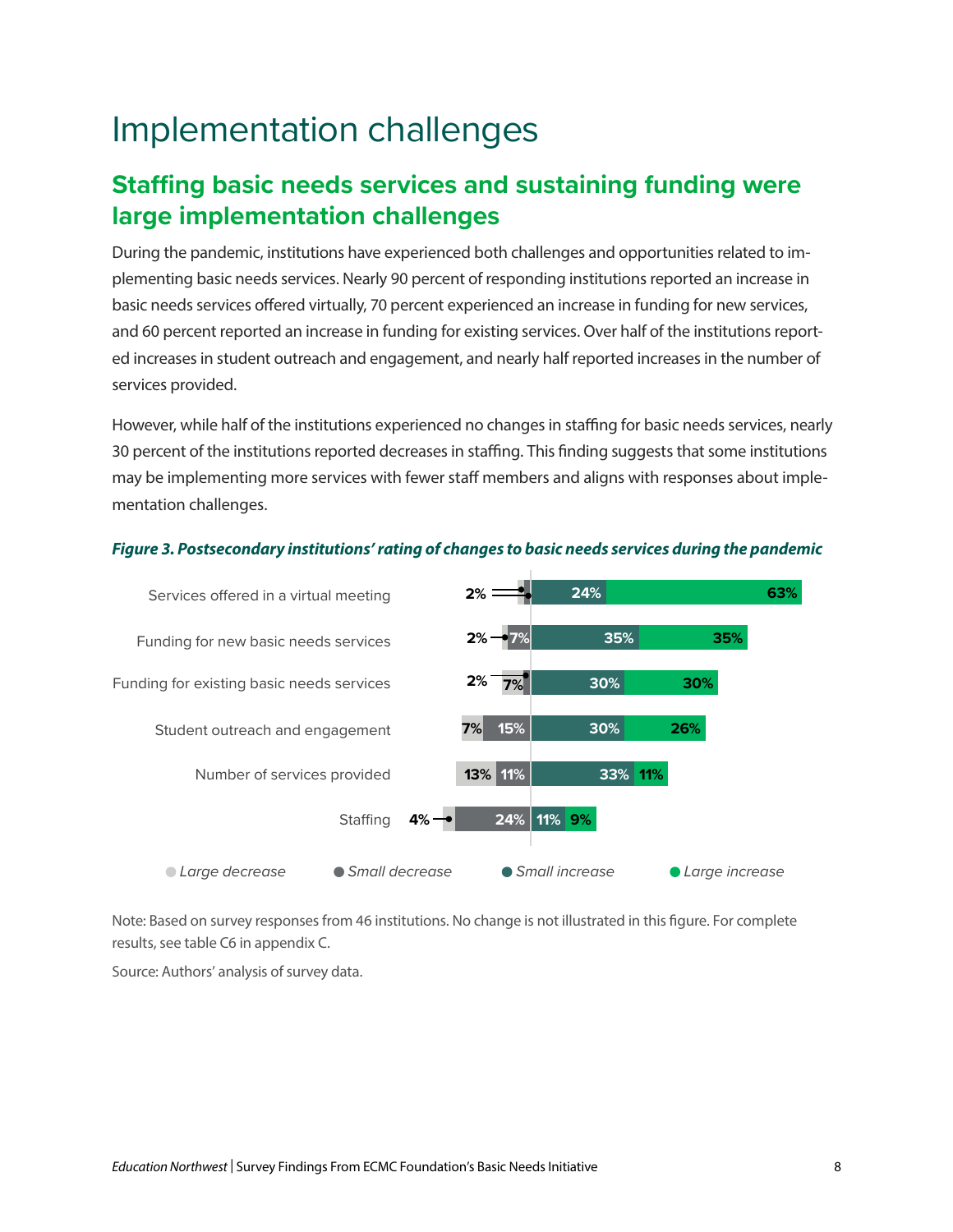Nearly half of the institutions reported that staffing was a large challenge, while one-third of the institutions cited sustaining funding as a large challenge. Institutions were less likely to report evaluating basic needs services, connecting students with basic needs services, and assessing/identifying students' basic needs as large challenges.





Note: Based on survey responses from 46 institutions. Complete findings are in table C7 in appendix C. Source: Authors' analysis of survey data.

### **Institutions in cities were more likely to cite staffing as a large challenge; minority-serving and rural institutions were more likely to cite funding as a large challenge**

Staffing challenges appeared to be more pervasive at institutions in cities compared to other locations. Institutions in cities made up 38 percent of all survey respondents but half of all respondents citing staffing as a large challenge. Minority-serving and rural institutions were more likely to cite sustaining funding as a large challenge. MSIs were 43 percent of all respondents and 53 percent of respondents citing funding as a large challenge. Similarly, rural institutions were 21 percent of all respondents and 33 percent of respondents citing funding as a large challenge.

*"The JBAY grant has been critical for us to further develop our student case management component by hiring staff to assist the Coordinator. The grant is assisting students in need with emergency grants. The technical assistance provided by JBAY and the "community of practice" they have created so member colleges can work collectively to move the basic needs initiative forward have been valuable as well."*

**–California community college**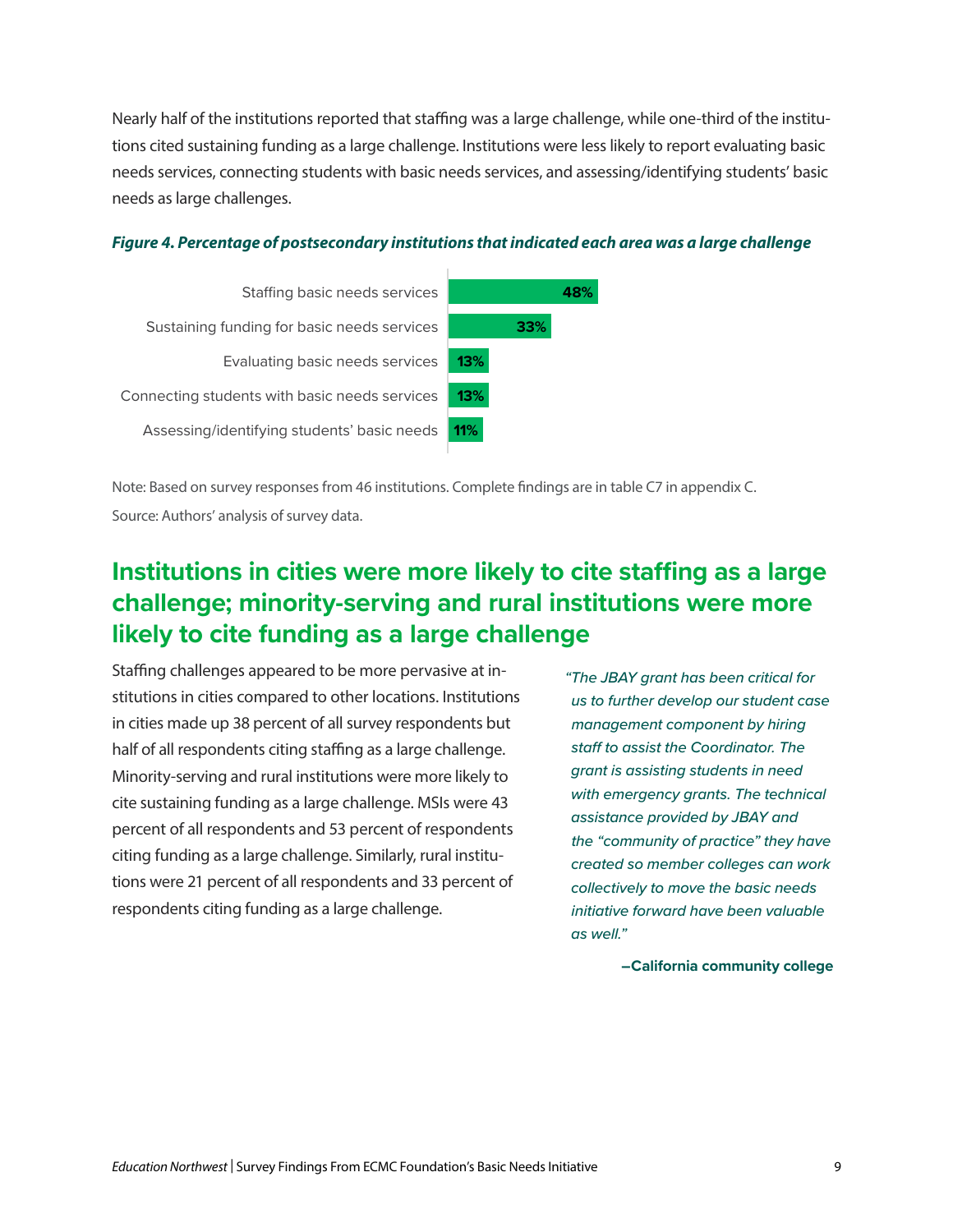# Stages of implementation

### **Forty-one percent of institutions said their basic needs services were fully implemented**

Institutions were asked to rate the overall level of implementation of their basic needs services from three options: pre-implementation (or planning), early implementation, and fully implemented. Forty-one percent of institutions said their basic needs services were fully implemented, 35 percent were in the early implementation stage, and 9 percent were in the pre-implementation stage. Common challenges faced by institutions in the pre-implementation stage included lack of funding, space, staff, and challenges created by the pandemic. The remaining institutions (15%) selected "other" and explained that they were between implementation stages or that different services were at different stages.

Institutions also rated their level of implementation across four indicators that were drawn from the literature on basic needs initiatives and feedback from ECMC Foundation BNI grantees. Only three institutions rated their services as fully implemented for every indicator. More than half of all institutions had achieved full implementation of indicator 1 (providing student-centered approaches that alleviate stigma associated with using services). By contrast, only about one-quarter of institutions were fully implementing indicator 4 (collecting and using in-depth student data and demographics). There was a similar pattern among the 41 percent of institutions that reported full implementation of their basic needs services: 82 percent of these institutions reported full implementation of indicators 1 and 2, 71 percent reported full implementation of indicator 3, and only 47 percent indicated full implementation of indicator 4.

#### *Figure 5. Percentage of institutions at each implementation stage overall and by indicator*



Note: Based on survey responses from 47 institutions. "Other" category includes being in between implementation stages or basic needs services being at different stages.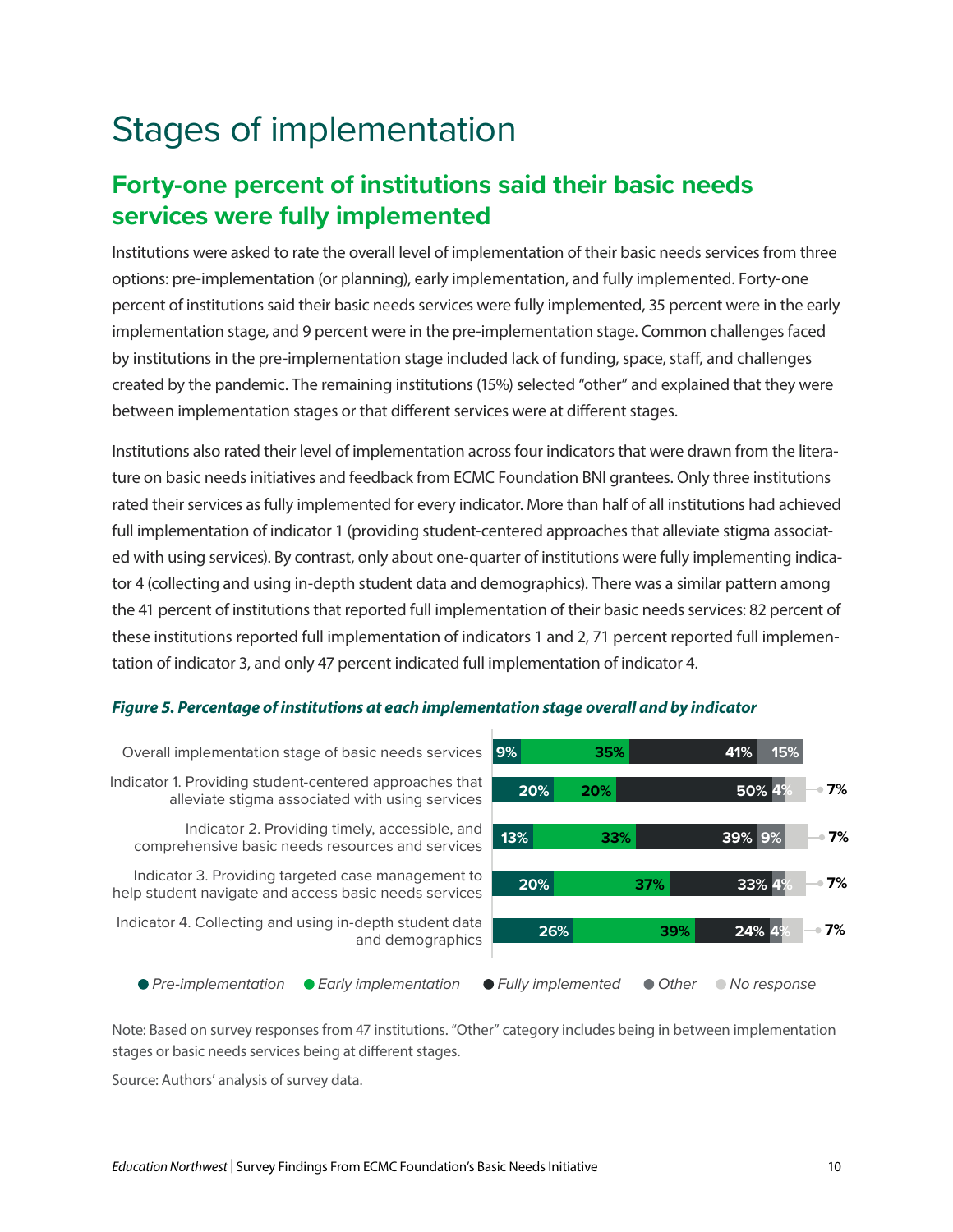Finally, institutions were asked to describe what these stages of implementation look like for each indicator. This information will be used to develop a rubric with examples of pre-implementation, early implementation, and full implementation activities for each of the four indicators. The rubric can be used to set goals and assess progress. The institutions' descriptions of each stage of implementation appear below.

### **Full implementation of basic needs services was categorized by embedded institutional practices, highly accessible services, trained faculty and staff members, case management approaches, strong community partners, and data use for continuous improvement**

Institutions that said they fully implemented indicator 1 (student-centered approaches that alleviate stigma) described services that were normalized as part of campus culture. They shared strategies they used to destigmatize use of basic needs services including discreet (yet central) locations, benefits available to all students, and trained advisors who provide holistic support and build trusting relationships with students.

Institutions that had fully implemented indicator 2 (providing timely, accessible, and comprehensive services) described services that were integrated into existing activities with broad distribution and outreach. Services were centralized; physically located in high-traffic areas on campus; and promoted in multiple ways through orientations, course syllabi, college social media platforms, and verbal recommendations from peers, faculty members, and staff members. Respondents spoke of aligning outreach campaigns with "financial aid priority deadlines, health care enrollment deadlines, [and] tax filing deadlines."

*"Most of our faculty have statements on their [learning management system] pages about the basic needs services that directs them to the webpage, we advertise all over social media, and we use a case management and peer support program to reach students in need. Our categorical programs help connect students to services and we ask the student who were helped to pay it forward and tell others. We have a campus YouTube channel that provides updates to students about all types of information including basic needs."* 

**–California community college**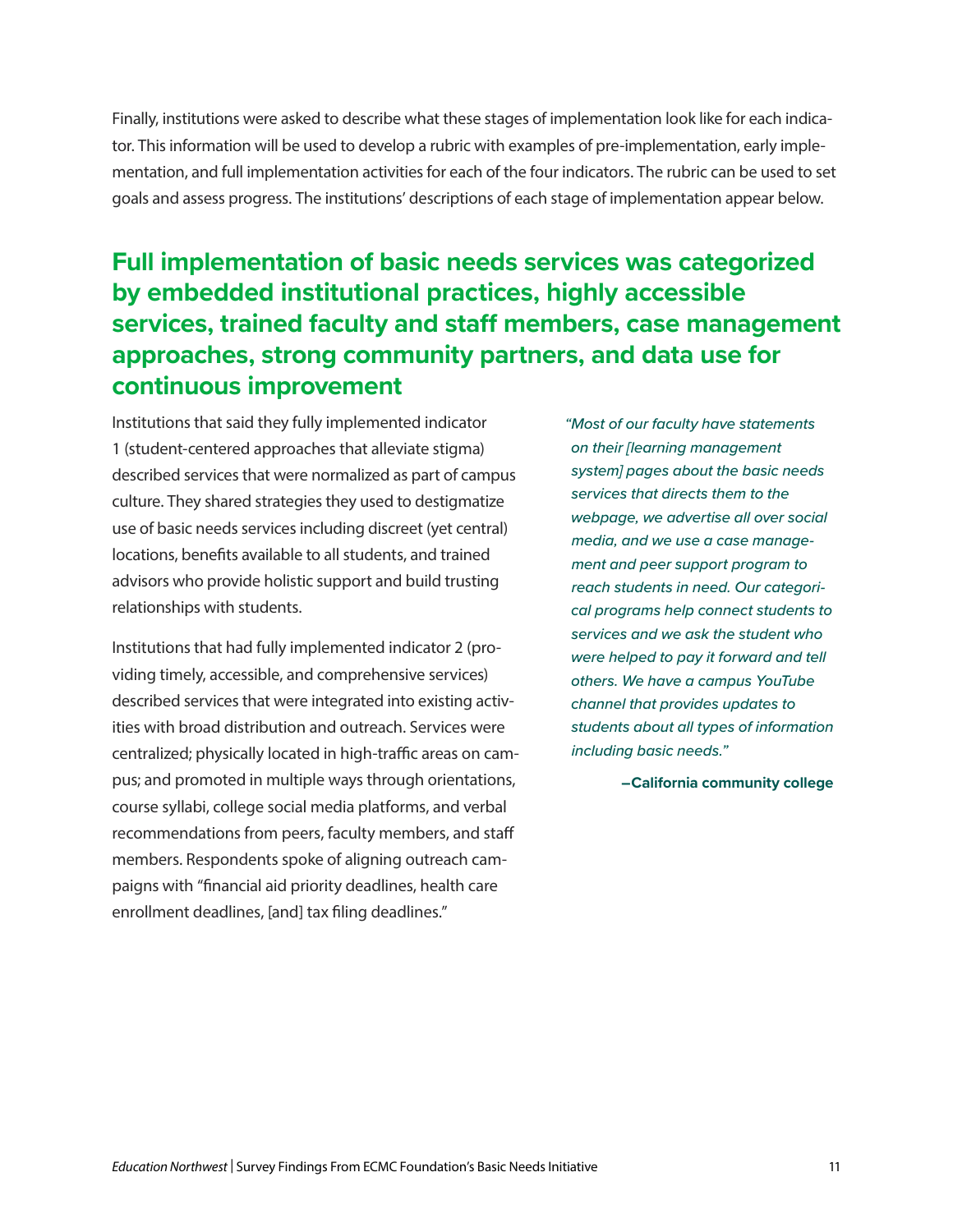Institutions that had fully implemented indicator 3 (targeted case management) reported that case management staff members, advisors, faculty members, and student leaders received training to help build campus awareness around basic needs and connect students to services. These institutions described strong community partnerships and case management teams that developed trusting relationships with students.

Institutions that had fully implemented indicator 4 (collecting and using data) had well-established data systems in place to track access and outcomes. These institutions also had the ability to gather feedback to support continuous improvement.

### **Early implementation of basic needs services was categorized by efforts to expand services and hire staff members; enhance outreach, training, and case management; and address challenges related to lack of awareness, hiring, and data collection and use**

Institutions in the early implementation stage for indicator 1 (student-centered approaches that alleviate stigma) described efforts to expand access, build awareness, and reduce stigma about basis needs services. This included marketing campaigns, working to increase staffing and secure space on campus, and providing more ways for students to access services.

Institutions in early implementation for indicator 2 (providing timely, accessible, and comprehensive services) described a focus on expanding or scaling services. Respondents shared that they were working to make systems easier to access for students and building partnerships both on and off campus for outreach and service provision. *"We're beyond early implementation but can definitely improve. Co-Advisors log and assist with support services usage, but our tracking is not centralized. Students could benefit if all of our dispersed services logged usage in a central location so we can see who needs help consistently and help us determine how to better offer services."* 

**–Michigan community college**

Institutions in early implementation for indicator 3 (targeted case management) were often developing or formalizing case management approaches. They described challenges with limited staff capacity for case management and difficulties hiring staff. Some also described new efforts to target outreach to specific students (e.g., students eligible for Pell Grants).

Institutions in early implementation for indicator 4 (collecting and using data) shared that they were beginning to collect more detailed data, build data collection activities into existing student surveys, and partner with institutional research or faculty researchers to support data collection and analysis.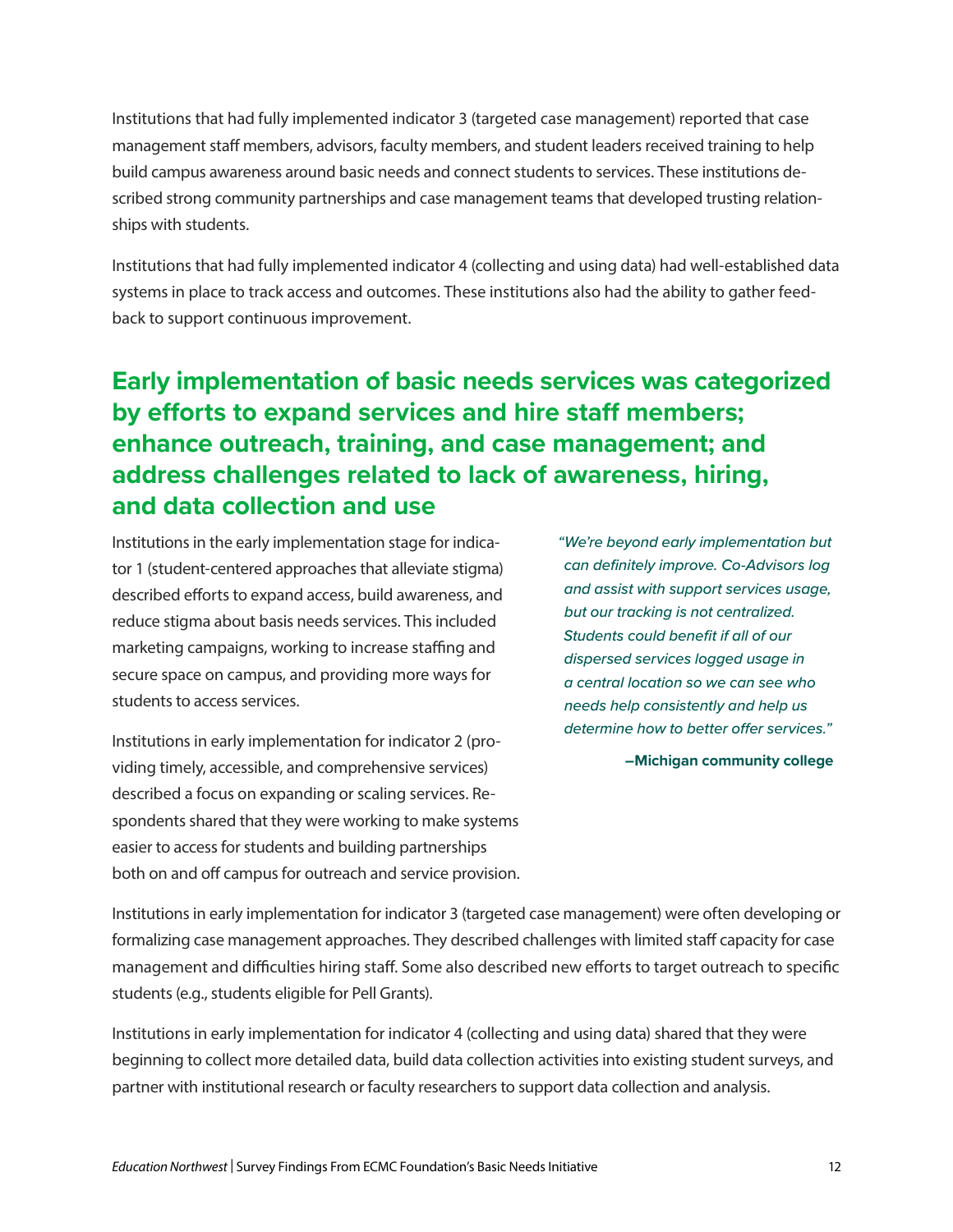### **Pre-implementation of basic needs services was categorized by launching new services, developing outreach materials, piloting case management approaches, and aligning and developing data sources**

Institutions in the pre-implementation stage for indicator 1 (student-centered approaches that alleviate stigma) were developing marketing materials for students focused on normalizing access and decreasing stigma in addition to working to make services more accessible.

Institutions in pre-implementation for indicator 2 (providing timely, accessible, and comprehensive services) described launching or piloting services. They often shared that they were working to connect fragmented services so that they were centralized and easier to navigate for students.

*"An extensive, well thought out plan for providing targeted case management services to students has been developed, but currently requires additional resources (funding, staffing, space, etc.) in addition to reorganization of services so that they are more centrally located for students, rather than spread across multiple areas and buildings on different parts of campus."* 

**–Michigan community college**

Institutions in pre-implementation for indicator 3 (targeted

case management) reported that there was no case management in place. Some described piloting new approaches or engaging in some follow-up with students. Some institutions were partnering with advisors to provide some individualized support to students.

Institutions in pre-implementation for indicator 4 (collecting and using data) shared that they had limited or no data collection practices for basic needs services and that available data were not centralized or linked across systems. Some shared a need for data on academic outcomes or student need. In some cases, institutions were beginning to partner with institutional research to establish a plan for data collection and evaluation.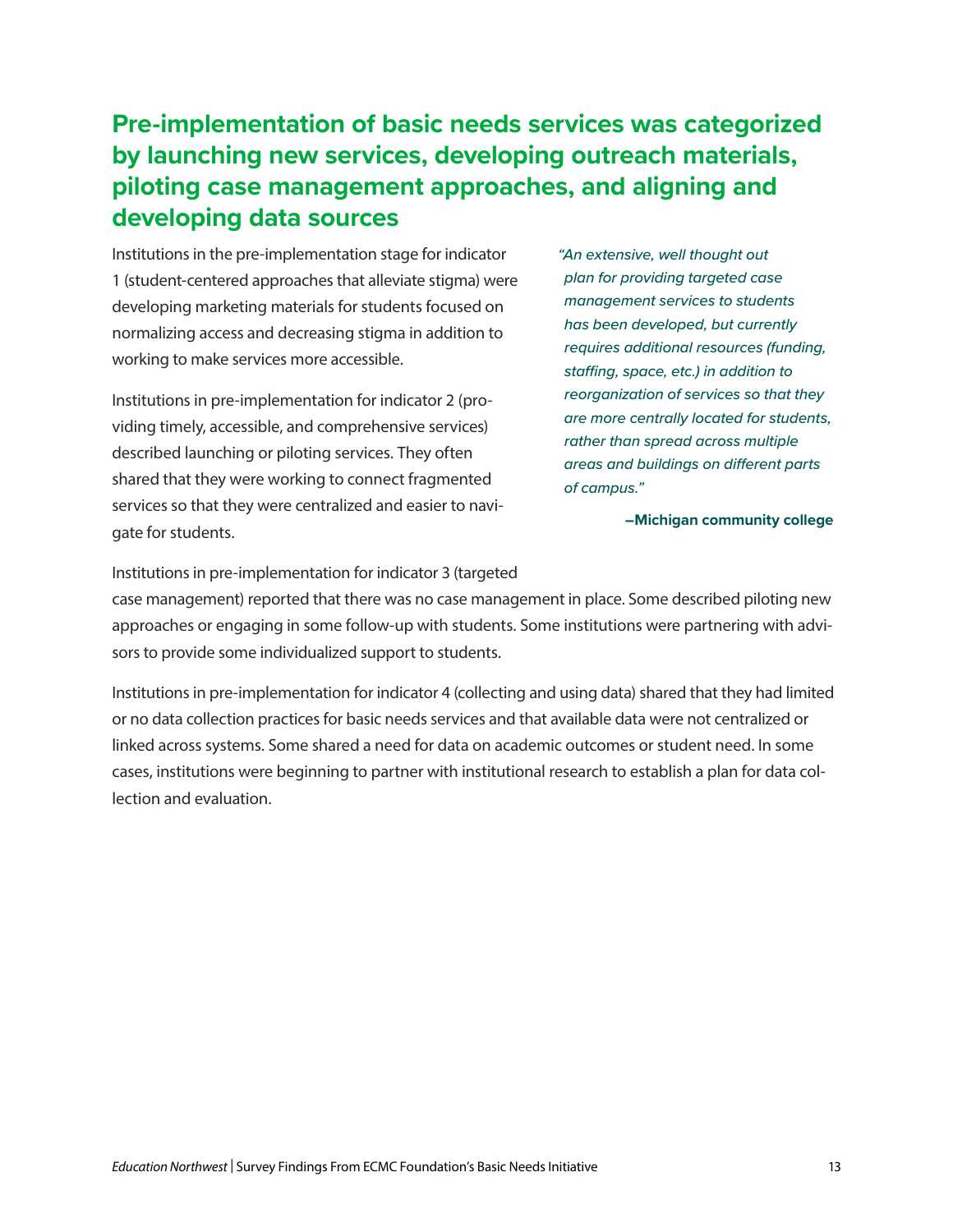## Conclusion and next steps

Overall, we found that many types of basic needs services were offered across diverse institutions in five states. However, some institutions faced staffing and funding challenges that may inhibit full implementation. Further, patterns in the findings raise questions about equitable access to basic needs services: Institutions with a greater proportion of students of color appeared slightly less likely to offer services, and minority-serving and rural institutions were more challenged by funding than other institutions.

Implementation findings emphasized that fully implemented basic needs services engage all parts of the college and beyond, including campus leadership, faculty members, staff members, student leaders, and community partners who work to formalize policies and processes, centralize services, raise awareness, normalize access, connect students to services, and build trust so students continue to access the resources and services they need to thrive. Moving forward, helping institutions embed basic needs services into institutional practice and culture will require continued partnerships and investments.

In 2022, the evaluation team will again survey individuals at the same partner institutions to learn about their progress implementing and sustaining basic needs services. Additionally, the evaluation team will conduct virtual site visits to hear about implementation from staff members and students. The evaluation team will also examine student-level data to explore the characteristics and short-term academic outcomes of students who access basic needs services. We will continue to share evaluation findings to increase understanding of how to support and sustain basic needs initiatives that contribute to college students' success.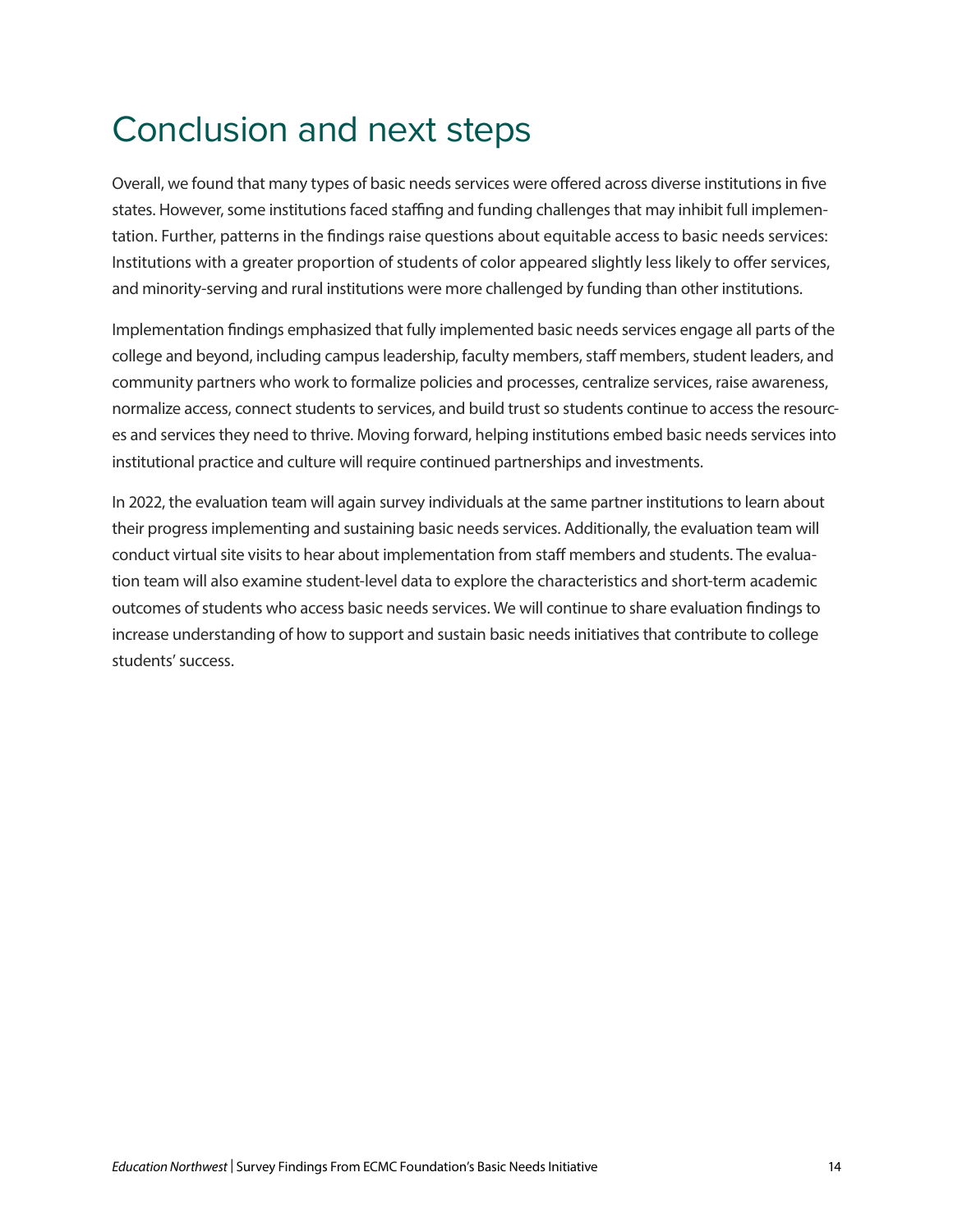## References

- Daugherty, L., Johnston, W. R., & Tsai, T. (2016). *Connecting college students to alternative sources of support: The Single Stop Community College Initiative and postsecondary outcomes.* RAND Corporation. **<https://eric.ed.gov/?id=ED570946>**
- Garcia, S. (2018). *Gaps in college spending shortchange students of color*. Center for American Progress. **<https://americanprogress.org/article/gaps-college-spending-shortchange-students-color/>**
- Goldrick-Rab, S. (2021). Students are Humans First: Advancing Basic Needs Security in the Wake of the COVID-19 Pandemic. *Journal of Postsecondary Student Success, 1*(1), 3–17.
- The Hope Center for College, Community, and Justice. (2021). #RealCollege 2021: Basic needs insecurity during the ongoing pandemic. **[https://hope4college.com/wp-content/uploads/2021/03/](https://hope4college.com/wp-content/uploads/2021/03/RCReport2021.pdf) [RCReport2021.pdf](https://hope4college.com/wp-content/uploads/2021/03/RCReport2021.pdf)**
- Li, X. (2007). Characteristics of minority-serving institutions and minority undergraduates enrolled in these institutions (NCES 2008-156). National Center for Education Statistics, Institute of Education Sciences, U.S. Department of Education. **<https://eric.ed.gov/?id=ED499114>**
- Haskett, M. E., Majumder, S., Kotter-Gruhn, D., & Gutierrez, I. (2020). The role of university students' wellness in links between homelessness, food insecurity and academic success. *Journal of Social Distress and Homelessness, 29*(2020). Taylor & Francis Online.
- Ryberg, R., Rosenberg, R., & Warren, J. (2021). *Higher education can support parenting students and their children with accessible, equitable services.* Child Trends. **[https://www.childtrends.org/](https://www.childtrends.org/publications/higher-education-support-parenting-students-and-their-children-with-accessible-equitable-services) [publications/higher-education-support-parenting-students-and-their-children-with](https://www.childtrends.org/publications/higher-education-support-parenting-students-and-their-children-with-accessible-equitable-services)[accessible-equitable-services](https://www.childtrends.org/publications/higher-education-support-parenting-students-and-their-children-with-accessible-equitable-services)**
- Silva, M. R., Kleinert, W. L., Sheppard, A. V., Cantrell, K. A., Freeman-Coppadge, D. J., Tsoy, E., Roberts, T., & Pearrow, M. (2017). The relationship between food security, housing stability, and school performance among college students in an urban university. *Journal of College Student Retention: Research, Theory and Practice, 19*(3), 284–299.
- Trawver, K., Broton, K., Maguire, J., & Crutchfield, R. (2020). Researching food and housing insecurity among America's college students: Lessons learned and future steps. *Journal of Social Distress and Homelessness, 29*(1) 1–8.
- University of California. (2020). *The University of California's next phase of improving student basic needs.*  Regents of the University of California Special Committee on Basic Needs. **[https://www.ucop.](https://www.ucop.edu/global-food-initiative/_files/regents-special-committee-basic-needs-report.pdf) [edu/global-food-initiative/\\_files/regents-special-committee-basic-needs-report.pdf](https://www.ucop.edu/global-food-initiative/_files/regents-special-committee-basic-needs-report.pdf)**
- Zhu, J., Harnett, S., & Scuello, M. (2018). *Single Stop final impact and implementation report.* Metis Associates. **[https://singlestop.org/wp-content/uploads/2019/11/Single-Stop-Final-Impact-and-](https://singlestop.org/wp-content/uploads/2019/11/Single-Stop-Final-Impact-and-Implementation-Study-final1.pdf )[Implementation-Study-final1.pdf](https://singlestop.org/wp-content/uploads/2019/11/Single-Stop-Final-Impact-and-Implementation-Study-final1.pdf )**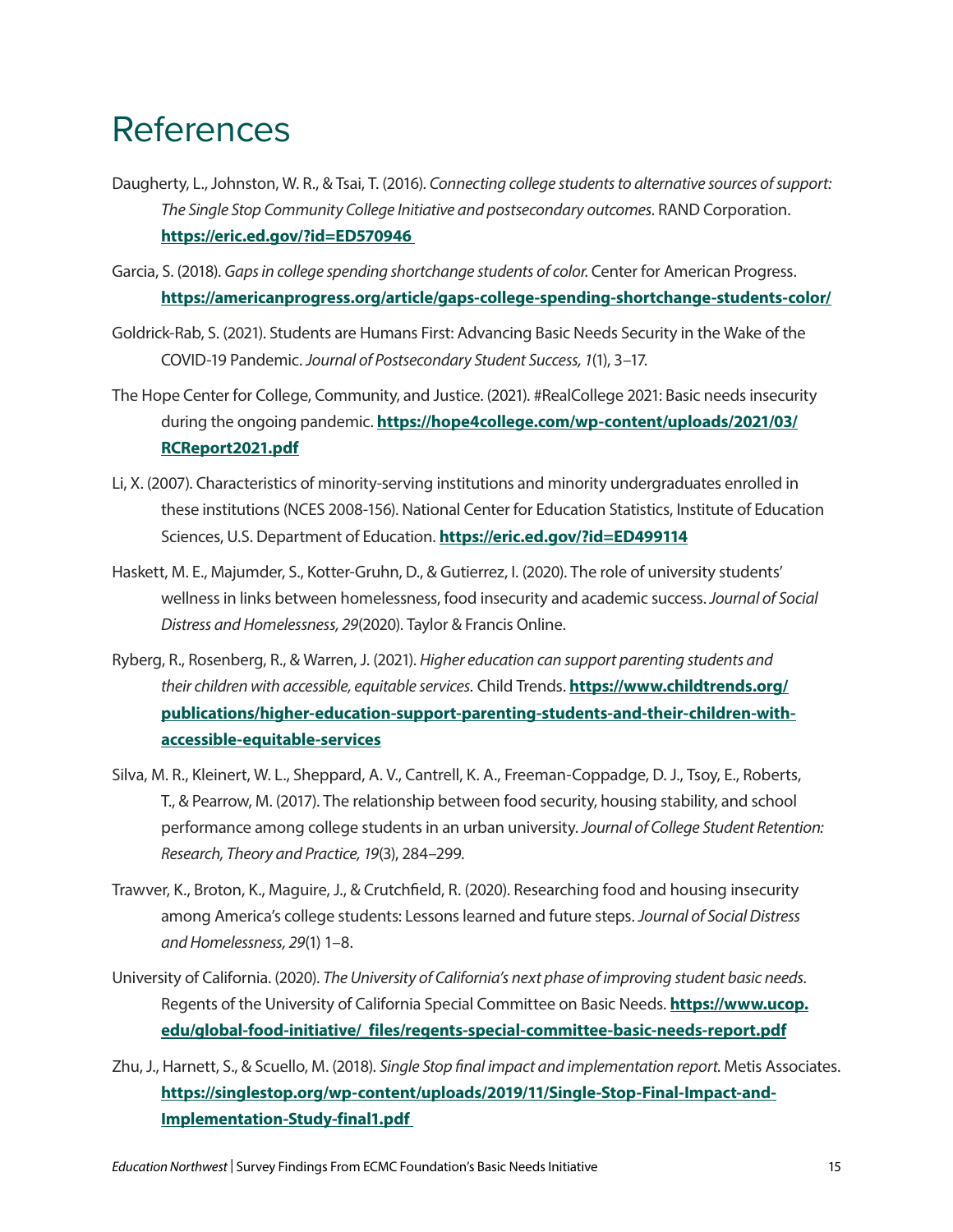## Appendix A. ECMC Foundation Basic Needs Initiative Grantees

**[Arkansas Community Colleges](https://www.arkansascc.org/)** (ACC) is building institutional capacity to address food insecurity. ACC is piloting its efforts with four community colleges to increase student enrollment in the Supplemental Nutrition Assistance Program (SNAP) and SNAP Employment and Training benefits. If the initiative is successful, ACC will help expand efforts to the remaining 18 community colleges in Arkansas.

**[Auburn University's Hunger Solutions Institute](http://wp.auburn.edu/hsi/)** is building capacity across a coalition of 10 public and private four-year universities in Alabama to systematically address food and nutrition insecurity. The institute is piloting a six-step approach to support these universities in their development, implementation, and evaluation of action plans to address food insecurity, and it hopes to expand to other two-year and four-year institutions in Alabama.

**[Ithaka S+R](https://sr.ithaka.org/)** is developing new, holistic measures of student success that incorporate students' basic needs, students' own definitions of success, and traditional measures of success. Ithaka S+R released a **[report](https://sr.ithaka.org/publications/measuring-the-whole-student/)** on measures of community college student success, a **[report](https://sr.ithaka.org/publications/moving-the-needle-on-college-student-basic-needs/)** on provost perspectives on college priorities and data collection practices and processes, and a **[report](https://sr.ithaka.org/page/basic-needs-data/)** providing guidance on basic needs data collection.

**[John Burton Advocates for Youth](https://www.jbaforyouth.org/)** (JBAY) is working with California Community Colleges and California State Universities to implement rapid rehousing programs to reduce the number of students who experience homelessness. JBAY has provided grants, technical assistance, and training to seven community colleges to establish or expand their basic needs services. JBAY also released a **[report](https://www.jbaforyouth.org/wp-content/uploads/2020/10/Basic-Needs-Report.pdf)** outlining promising strategies for addressing students' basic needs.

**[The Michigan Community College Association](https://www.mcca.org/)** (MCCA) is addressing the lack of systematic tools community colleges have to meet their students' basic needs. MCCA is working with 24 Michigan community colleges to build their capacity to understand students' basic needs, scale the support services they provide, increase student access to MI Bridges (an online portal through which individuals can apply for public benefits), and share best practices statewide. MCCA also released a **[report](https://www.mcca.org/uploads/ckeditor/files/MiBEST Year 1 study Final.pdf)** providing an overview of the MI-BEST Initiative, outlining progress towards scaling economic stability practices and insights gleaned from interviewed colleges.

#### **[The University of Tennessee, Knoxville](https://utk.edu/)** (UTK), in partnership with the **[University of Texas at San](https://www.utsa.edu/)**

**Antonio**, is building capacity among Hispanic-serving institutions (HSIs) in Texas to develop and evaluate basic needs services. UTK will assess the current landscape of campus basic needs services at Texas HSIs, provide technical assistance to between six and eight HSIs, and facilitate a network of HSIs across Texas to promote the use of evidence-based basic needs services.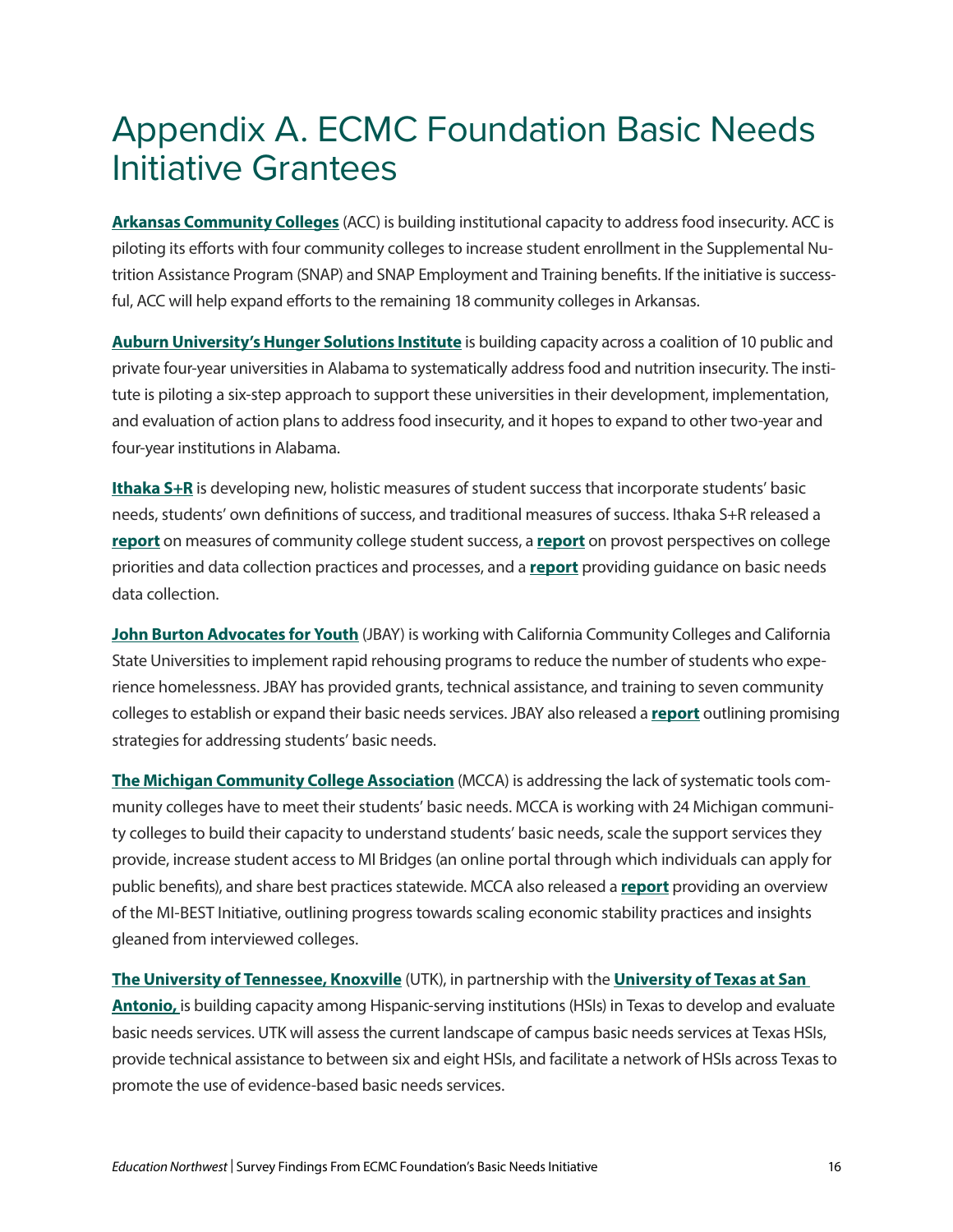**[United Way of King County](https://www.uwkc.org/)** (UWKC) is building capacity among community and technical colleges in Washington state to disrupt the cycle of poverty and promote student success. UWKC is implementing on-campus Benefits Hubs that provide housing, food, and financial supports across 10 institutions. Benefits Hubs campuses receive staffing support from UWKC and participate in a learning cohort with other Benefits Hub campus champions.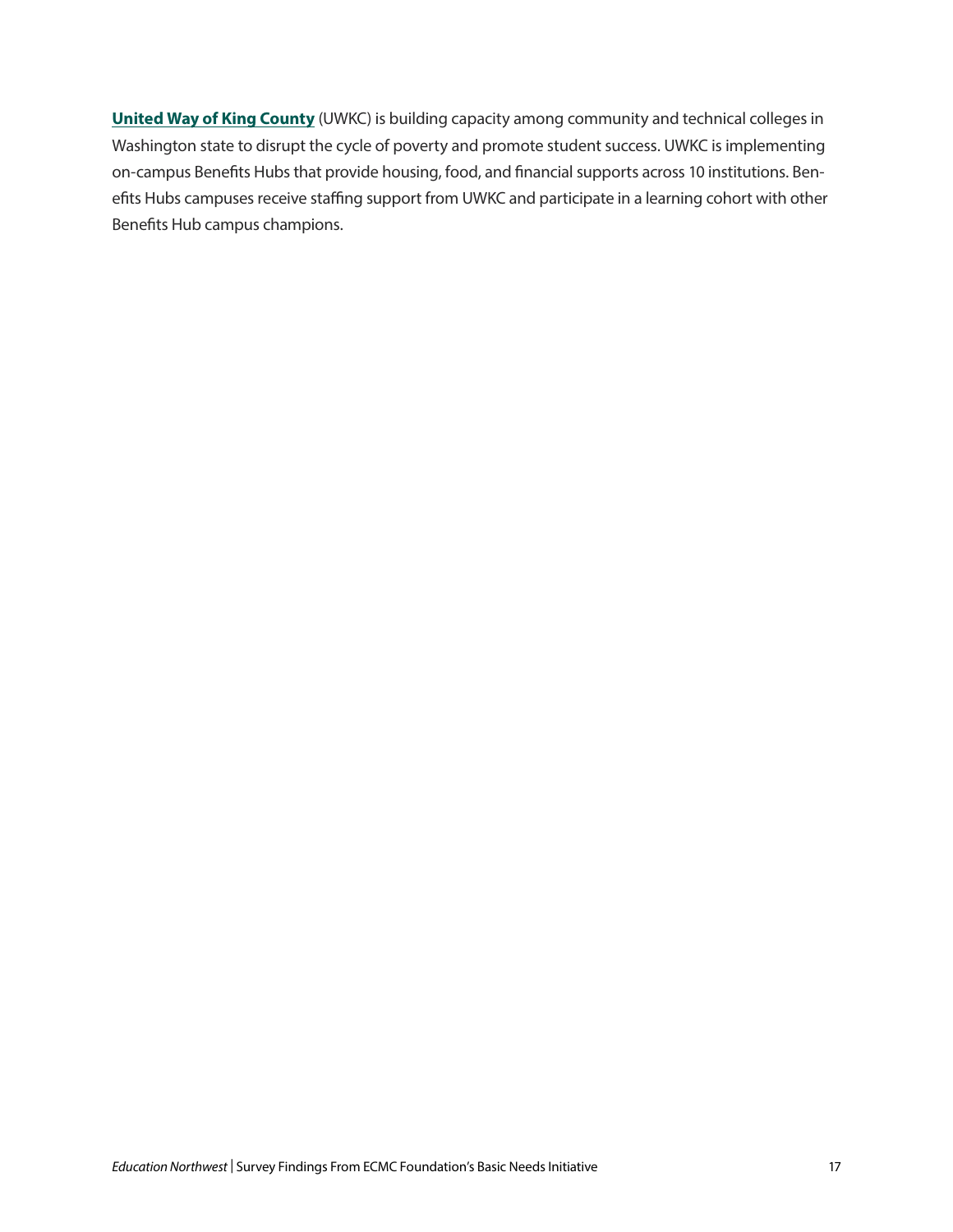# Appendix B. Survey administration and analysis

#### **Survey administration and respondents**

In spring 2021, Education Northwest administered a survey to contacts at the partner institutions for five ECMC Foundation Basic Needs Initiative grantees: Arkansas Community Colleges, Auburn University's Hunger Solutions Institute, John Burton Advocates for Youth, Michigan Community College Association, and United Way of King County. The purpose of the survey was to learn about basic needs services on each campus and the role of the ECMC Foundation grantee in supporting those services.

In March 2021, Education Northwest contacted each grantee and asked them to provide contact information for one individual at each partner institution that worked on the ECMC Foundation Basic Needs Initiative. The survey was sent from April through June 2021 to contacts at 75 postsecondary institutions. Forty-two colleges completed the survey and five additional colleges partially completed the survey for a total response rate of 56 percent completing the survey and 63 percent providing at least partial responses.

Responding institutions and nonresponding institutions were similar across average institutional characteristics, except that responding institutions were more likely to be suburban than nonresponding institutions (table B1).

|                                                                             | <b>All partner institutions</b><br>$(n = 75)$ | <b>Survey respondents</b><br>$(n = 47)$ | <b>Survey nonrespondents</b><br>$(n = 28)$ |
|-----------------------------------------------------------------------------|-----------------------------------------------|-----------------------------------------|--------------------------------------------|
| <b>Total institutions</b>                                                   | 75                                            | 47                                      | 28                                         |
| Fall 2020 full-time undergraduate<br>enrollment                             | 5866                                          | 5689                                    | 6164                                       |
| Fall 2020 part-time undergraduate<br>enrollment                             | 4264                                          | 4152                                    | 4452                                       |
| Fall 2020 published in-state tuition<br>and fees                            | \$5,800                                       | \$5,959                                 | \$5,533                                    |
| Net price for full-time/first-time<br>undergraduates (2019/20) <sup>1</sup> | \$8,570                                       | \$9,414                                 | \$8,056                                    |
| Total revenue per FTE (2019/20)                                             | \$29,922                                      | \$35,885                                | \$26,292                                   |
| Student services expenditures<br>per FTE (2019/20)                          | \$2,689                                       | \$2,789                                 | \$2,628                                    |
| Minority-serving institution <sup>2</sup>                                   | 41.3%                                         | 42.6%                                   | 39.3%                                      |

#### *Table B1. Average characteristics of partner institutions*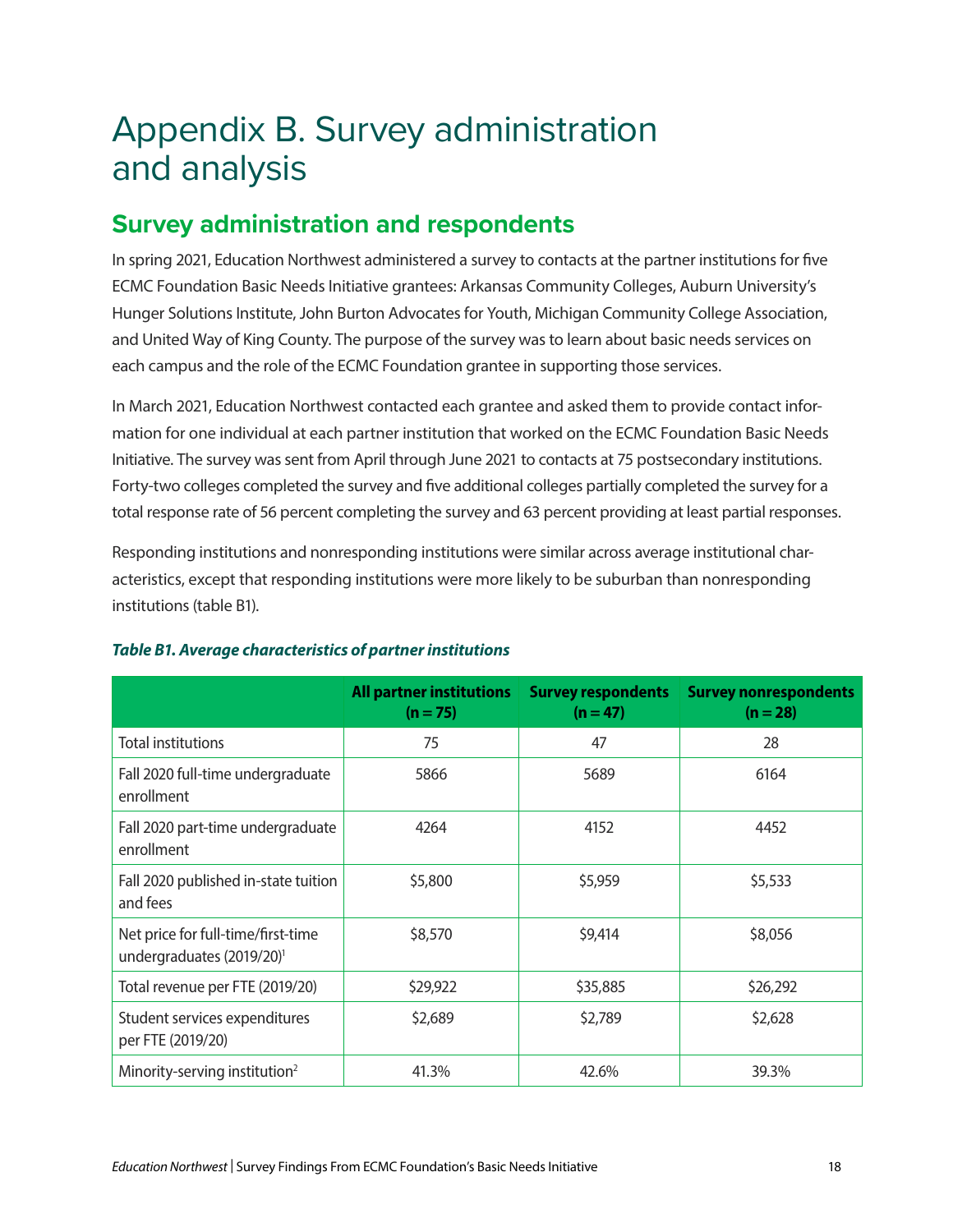|                                                                                        | <b>All partner institutions</b><br>$(n = 75)$ | <b>Survey respondents</b><br>$(n = 47)$ | <b>Survey nonrespondents</b><br>$(n = 28)$ |
|----------------------------------------------------------------------------------------|-----------------------------------------------|-----------------------------------------|--------------------------------------------|
| Fall 2020 percentage of<br>undergraduate students who<br>identify as students of color | 53.3%                                         | 53.0%                                   | 53.8%                                      |
| Fall 2019 percentage of<br>undergraduate students<br>who received Pell grants          | 34.1%                                         | 34.0%                                   | 34.3%                                      |
| City                                                                                   | 45.3%                                         | 38.3%                                   | 57.1%                                      |
| Suburb*                                                                                | 22.7%                                         | 29.8%                                   | 10.7%                                      |
| Town                                                                                   | 8.0%                                          | 10.6%                                   | 3.6%                                       |
| Rural                                                                                  | 24.0%                                         | 21.3%                                   | 28.6%                                      |
| Four-year public                                                                       | 42.7%                                         | 42.6%                                   | 42.9%                                      |
| Four-year private                                                                      | 1.3%                                          | 2.1%                                    | $0.0\%$                                    |
| Two-year public                                                                        | 56.0%                                         | 55.3%                                   | 57.1%                                      |

\*Difference between respondents and nonrespondents is statistically different at the 5 percent level of significance.

Notes: All data are from Integrated Postsecondary Education Data System Institutional Characteristics, Fall Enrollment, and Student Financial Aid survey components. All data come from the most recent year available, which is the 2020/21 academic year for institutional characteristics and fall enrollment and the 2019/20 academic year for financial aid data.

- 1 Net price is generated by subtracting the average amount of federal, state or local government, or institutional grant and scholarship aid from the total cost of attendance. Total cost of attendance is the sum of published tuition and fees, books and supplies, and the weighted average room and board and other expenses.
- 2 Minority-serving institution includes Asian American and Native American Pacific Islander-serving institutions, historically Black colleges and universities, Hispanic-serving institutions, and Tribal colleges and universities.

Source: Authors' analysis of Integrated Postsecondary Education Data System

About two-thirds of survey respondents (30; 65%) were administrators, and one-quarter of respondents were advisors (12; 26%). The rest were either program coordinators, managers, or directors (4; 8%). Survey respondents were asked to describe their role with their institution's basic needs services and the services they work with most closely. Many referred to their role in providing specific services (e.g., 46% mentioned a role in services related to food, 29% described a role in services related to housing), and around one-third of respondents (31%) referred to a more general role, such as ensuring students' basic needs were met or reducing barriers to success. Other respondents had roles in evaluation, health and wellness, advising, communication, career services, enrollment, financial aid, and partnership development.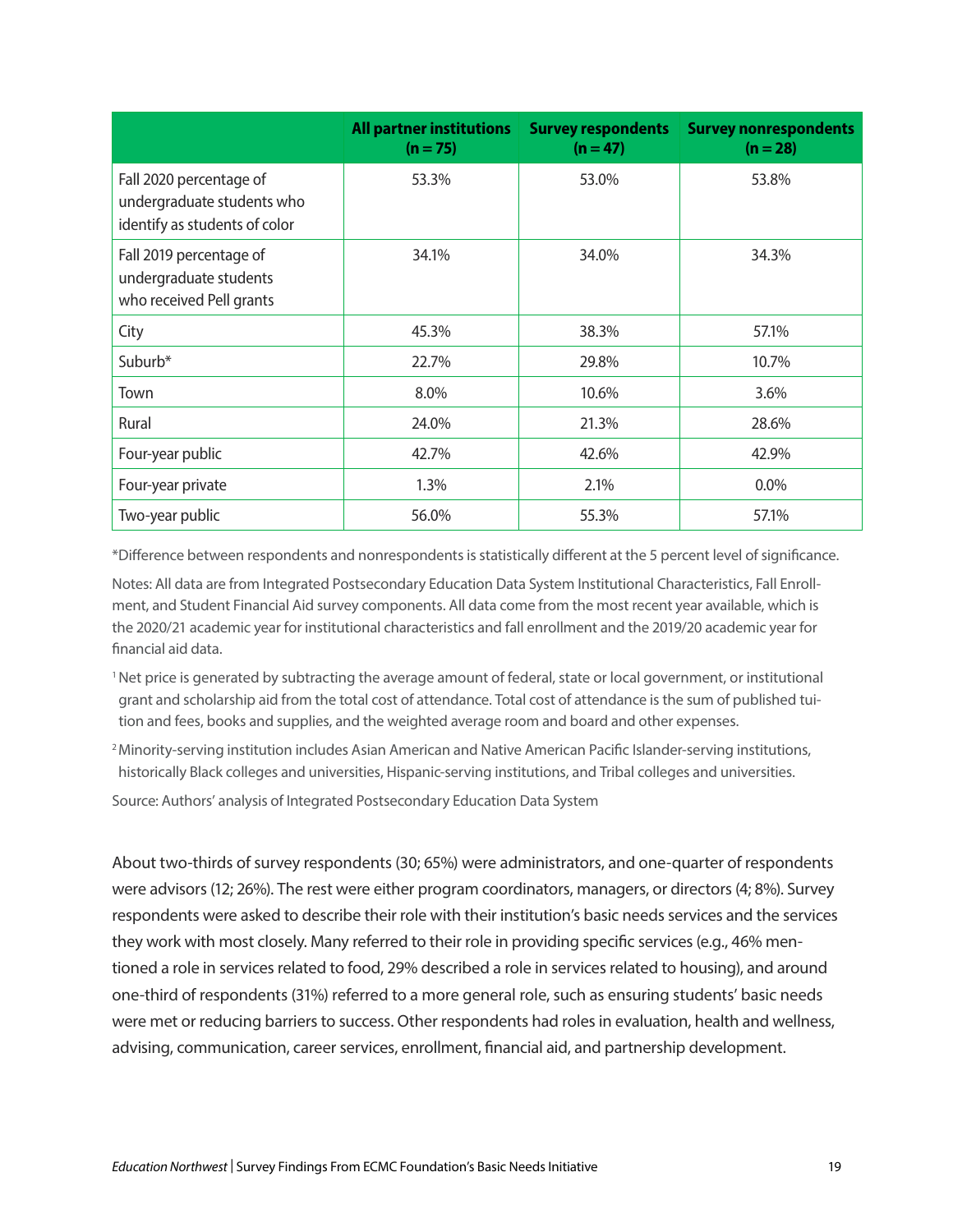### **Survey analysis**

We aggregated responses to all close-ended survey items across responding institutions and presented them in this brief. We also summarized all open-ended responses (e.g., write-in responses when respondents selected "other") and identified illustrative quotes related to ECMC grantee support. To analyze the open-ended responses related to implementation of basic needs services, two researchers used qualitative analysis methods. We developed an initial set of codes, labeled responses using these codes, reviewed and refined our codes, and then finalized coding responses to surface common themes and illustrative examples.

To explore how survey findings varied with institutional characteristics, we merged survey data with publicly available, institution-level data from the Integrated Postsecondary Education Data System (IPEDS). IPEDS data were obtained from the Institutional Characteristics, Fall Enrollment, and Student Financial Aid survey components. These data were merged one-to-one with survey response data. Using the merged dataset, we conducted descriptive analyses to examine how institutional characteristics varied across different survey responses and regression analyses to examine how institutional characteristics related to the provision of basic needs services.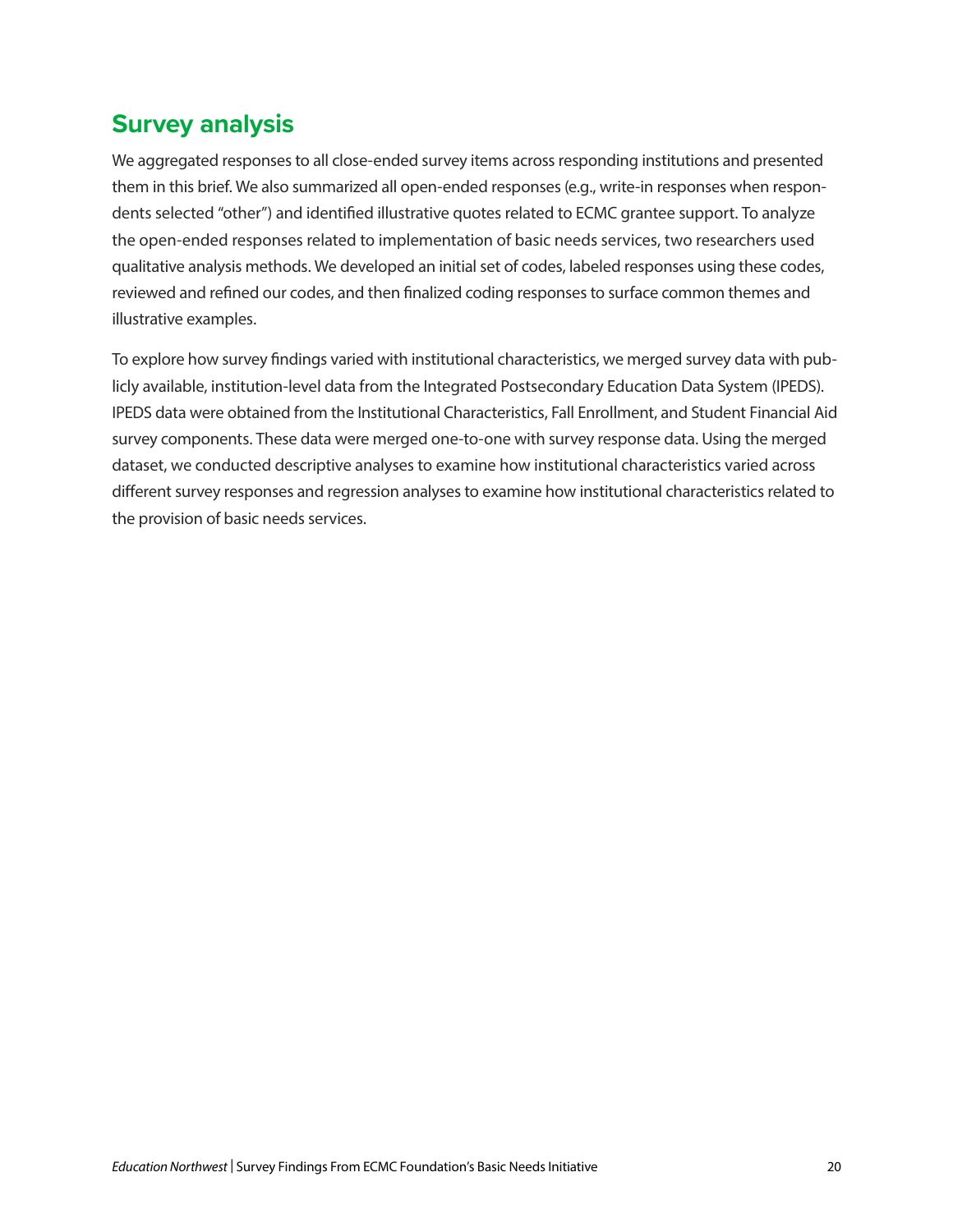# Appendix C. Survey results

This appendix provides results from the survey analysis.

Survey question: *What basic needs services are provided to students through your institution? Select all that apply.*

#### *Table C1. Number and percentage of institutions that reported providing basic needs services*

| <b>Basic needs services</b>                                                                                                                     | <b>Number</b> | <b>Percentage</b> |
|-------------------------------------------------------------------------------------------------------------------------------------------------|---------------|-------------------|
| Food assistance                                                                                                                                 | 45            | 95.7              |
| Access to technology                                                                                                                            | 40            | 85.1              |
| Housing assistance                                                                                                                              | 35            | 74.5              |
| Financial planning, employment support, or legal assistance                                                                                     | 34            | 72.3              |
| Transportation support                                                                                                                          | 33            | 70.2              |
| Health care and personal care assistance                                                                                                        | 28            | 59.6              |
| Access to child care                                                                                                                            | 22            | 46.8              |
| Of institutions that provide food assistance:                                                                                                   |               |                   |
| Food pantry                                                                                                                                     | 43            | 95.6              |
| Help applying for the Supplemental Nutrition Assistance Program (SNAP)                                                                          | 35            | 77.8              |
| One-time/emergency fund to pay for groceries/food                                                                                               | 32            | 71.1              |
| Help applying for Temporary Assistance for Needy Families (TANF)                                                                                | 22            | 48.9              |
| Help applying for Special Supplemental Nutrition Program for Women,<br>Infants, and Children (WIC)                                              | 19            | 42.2              |
| Ongoing assistance to pay for food outside of SNAP/TANF, WIC, or other<br>state-level programs (e.g., meal vouchers, stipend for use on campus) | 18            | 40.0              |
| Other (includes connections to local food pantries, food delivery, or gift<br>cards)                                                            | 9             | 20.0              |
| Of institutions that provide access to technology:                                                                                              |               |                   |
| Loaned/gifted digital device                                                                                                                    | 38            | 95.0              |
| Loaned/gifted WiFi hotspots                                                                                                                     | 34            | 85.0              |
| Expanded WiFi service area around the campus (e.g., parking lot)                                                                                | 30            | 75.0              |
| Assistance with internet utility bill                                                                                                           | 18            | 45.0              |
| Supported costs associated with digital access other than utility bill                                                                          | 15            | 37.5              |
| Other (includes course materials, ebooks, computer labs)                                                                                        | 6             | 15.0              |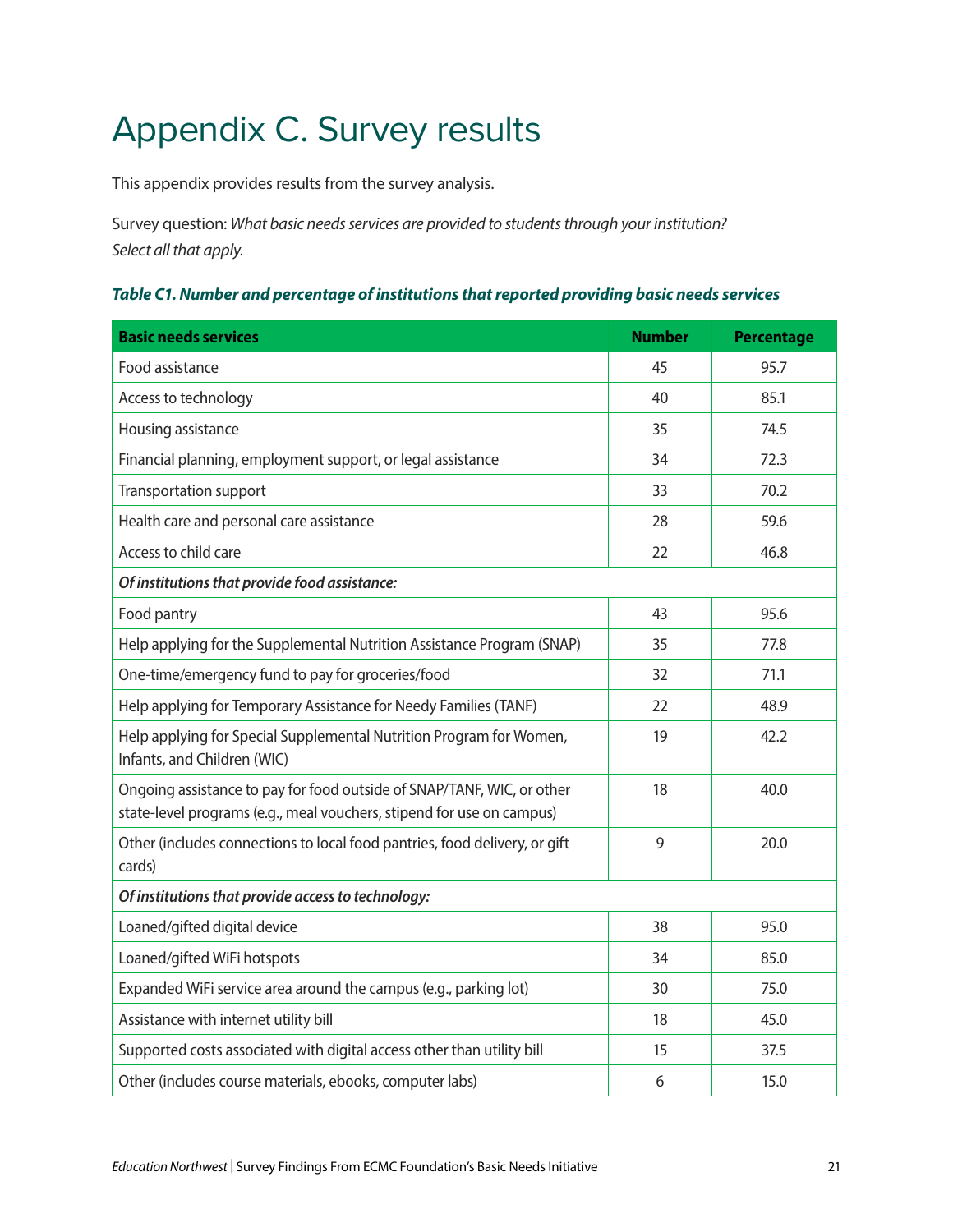| <b>Basic needs services</b>                                                                              | <b>Number</b> | <b>Percentage</b> |
|----------------------------------------------------------------------------------------------------------|---------------|-------------------|
| Of institutions that provide housing:                                                                    |               |                   |
| One-time/emergency fund to pay for housing                                                               | 30            | 83.3              |
| Help with finding housing                                                                                | 29            | 80.6              |
| Assistance with utilities (water, power, phone)                                                          | 25            | 69.4              |
| Help applying for Section 8 housing assistance or other subsidized housing                               | 18            | 50.0              |
| Hotel/motel vouchers                                                                                     | 18            | 50.0              |
| Off-campus moving assistance/furnishing                                                                  | 11            | 30.6              |
| Ongoing assistance to pay rent other than Section 8                                                      | 11            | 30.6              |
| Assistance with furniture and household items                                                            | 10            | 27.8              |
| Other (includes tiny home housing, car or insurance payment)                                             | 5             | 13.9              |
| Of institutions that provide financial planning, employment support,<br>or legal assistance:             |               |                   |
| Help with completing the Free Application for Federal Student Aid<br>or other financial aid applications | 31            | 91.2              |
| Financial planning or financial literacy classes or workshops                                            | 29            | 85.3              |
| SNAP Employment and Training program                                                                     | 25            | 73.5              |
| Help preparing tax returns                                                                               | 17            | 50.0              |
| Legal assistance                                                                                         | 13            | 38.2              |
| Support applying for unemployment benefits                                                               | 7             | 20.6              |
| Other (includes career counseling, financial management, assistance<br>navigating online resources)      | 6             | 17.6              |
| Of institutions that provide health care and personal care assistance:                                   |               |                   |
| Mental health services or referral                                                                       | 24            | 85.7              |
| Hygiene supplies                                                                                         | 21            | 75.0              |
| Physical health services or referral                                                                     | 14            | 50.0              |
| Enrollment and access to health services including insurance                                             | 12            | 42.9              |
| Clothing closets                                                                                         | 12            | 42.9              |
| Other (includes access to a wellness center, emergency fund, health<br>screening, occupational therapy)  | 6             | 21.4              |

Note: Based on survey responses from 47 institutions.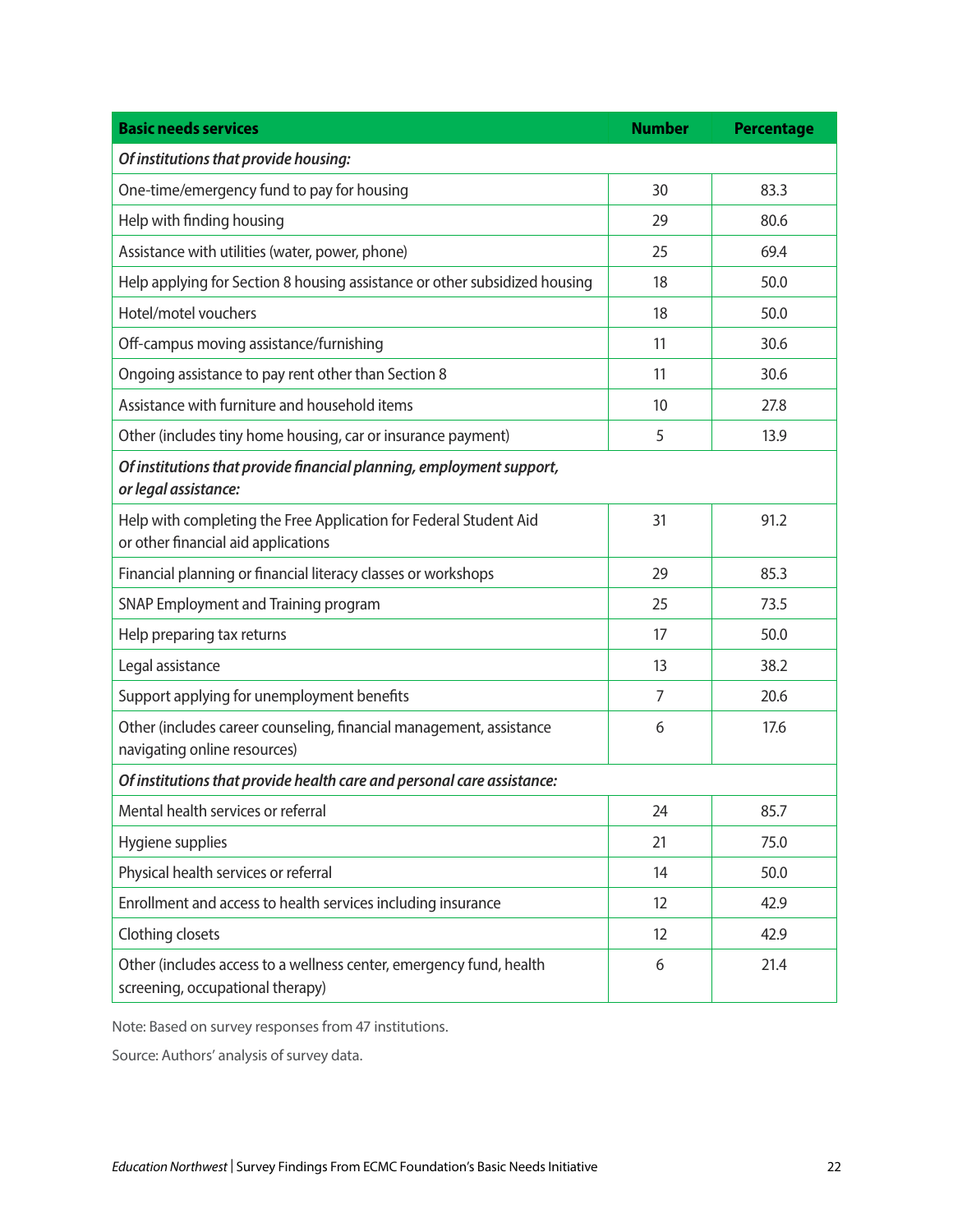|                                                           | <b>Financial planning,</b><br>employment support,<br>or legal assistance | Food<br>assistance | <b>Housing</b> | <b>Access to</b><br>assistance technology | <b>Health care and</b><br>personal care<br>assistance | child care | <b>Access to Transportation</b><br>support | <b>Count of basic</b><br>needs services<br>provided |
|-----------------------------------------------------------|--------------------------------------------------------------------------|--------------------|----------------|-------------------------------------------|-------------------------------------------------------|------------|--------------------------------------------|-----------------------------------------------------|
| Minority-serving                                          | $-0.137$                                                                 | $-0.223$           | $-0.056$       | 0.152                                     | $-0.469$                                              | $0.570*$   | $-0.136$                                   | $-0.299$                                            |
| institution                                               | (0.160)                                                                  | (0.139)            | (0.149)        | (0.296)                                   | (0.400)                                               | (0.272)    | (0.184)                                    | (0.807)                                             |
| Fall 2020 enrollment:                                     | $-0.002$                                                                 | 0.001              | 0.000          | 0.001                                     | 0.002                                                 | $-0.003$   | $-0.000$                                   | $-0.001$                                            |
| Full-time<br>undergraduates<br>(in 100s)                  | (0.003)                                                                  | (0.001)            | (0.002)        | (0.001)                                   | (0.002)                                               | (0.002)    | (0.002)                                    | (0.008)                                             |
| Fall 2020 enrollment:                                     | 0.000                                                                    | 0.001              | 0.001          | $-0.001$                                  | $-0.004$                                              | $0.006 +$  | 0.004                                      | 0.009                                               |
| Part-time<br>undergraduates<br>(in 100s)                  | (0.003)                                                                  | (0.001)            | (0.002)        | (0.002)                                   | (0.004)                                               | (0.003)    | (0.003)                                    | (0.011)                                             |
| Fall 2020 percentage                                      | $-0.008 +$                                                               | $-0.007*$          | $-0.013*$      | $-0.008 +$                                | $-0.006$                                              | $-0.012+$  | $-0.010$                                   | $-0.064**$                                          |
| of undergraduates<br>who identify as<br>students of color | (0.004)                                                                  | (0.003)            | (0.006)        | (0.004)                                   | (0.007)                                               | (0.006)    | (0.007)                                    | (0.021)                                             |
| Fall 2019 percentage                                      | $0.017*$                                                                 | 0.007              | $0.017*$       | 0.008                                     | 0.009                                                 | $-0.002$   | 0.017                                      | 0.073                                               |
| of undergraduates<br>who received Pell                    | (0.007)                                                                  | (0.007)            | (0.008)        | (0.010)                                   | (0.013)                                               | (0.015)    | (0.010)                                    | (0.044)                                             |
| 2019 average net price                                    | 0.197                                                                    | 0.164              | 0.203          | $-0.215+$                                 | $-0.049$                                              | $-0.185$   | 0.377                                      | 0.493                                               |
| for first-time/full-time<br>undergraduates (log)          | (0.166)                                                                  | (0.158)            | (0.205)        | (0.122)                                   | (0.234)                                               | (0.285)    | (0.230)                                    | (0.911)                                             |
| 2020 published in-state                                   | $-0.008$                                                                 | 0.059              | $-0.484$       | 0.036                                     | $-0.046$                                              | $-0.272$   | $-0.513$                                   | $-1.228$                                            |
| tuition and fees (log)                                    | (0.350)                                                                  | (0.140)            | (0.447)        | (0.193)                                   | (0.525)                                               | (0.489)    | (0.479)                                    | (1.668)                                             |
| 2019 total revenues                                       | 0.138                                                                    | $-0.032$           | 0.021          | 0.145                                     | 0.016                                                 | $0.551+$   | 0.081                                      | 0.920                                               |
| per FTE (log)                                             | (0.239)                                                                  | (0.095)            | (0.300)        | (0.187)                                   | (0.385)                                               | (0.321)    | (0.300)                                    | (1.105)                                             |

#### *Table C2. Relationship between institutional characteristics and provision of basic needs services*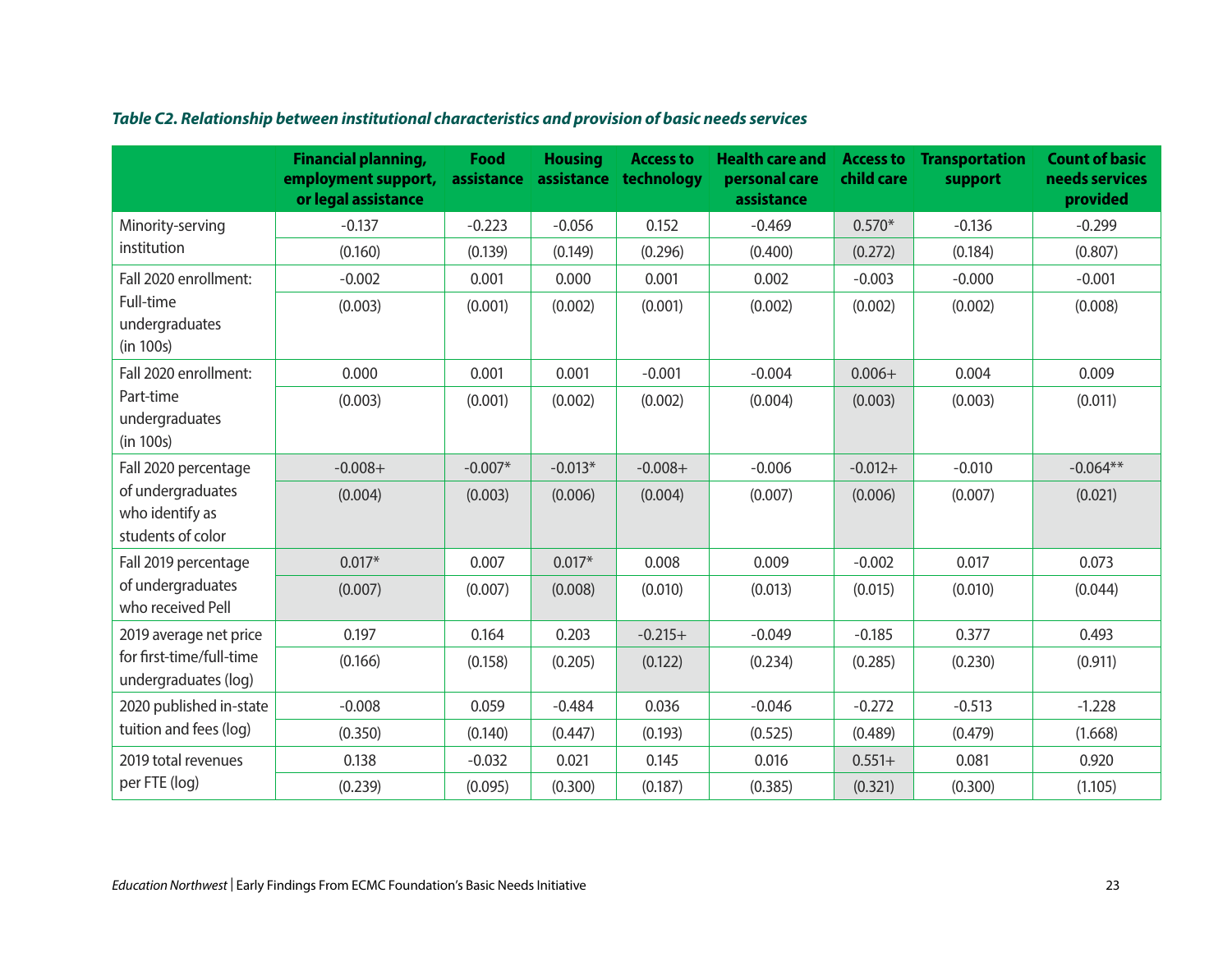|                                       | <b>Financial planning,</b><br>employment support,<br>or legal assistance | Food     | <b>Housing</b> | <b>Access to</b><br>assistance assistance technology | <b>Health care and Access to Transportation</b><br>personal care<br>assistance | child care | support | <b>Count of basic</b><br>needs services<br>provided |
|---------------------------------------|--------------------------------------------------------------------------|----------|----------------|------------------------------------------------------|--------------------------------------------------------------------------------|------------|---------|-----------------------------------------------------|
| 2019 total expenditures               | $-0.099$                                                                 | $-0.132$ | 0.048          | $-0.146$                                             | $-0.534+$                                                                      | $-0.250$   | 0.135   | $-0.979$                                            |
| on student services<br>per FTE (log)  | (0.216)                                                                  | (0.092)  | (0.252)        | (0.230)                                              | (0.275)                                                                        | (0.200)    | (0.262) | (0.845)                                             |
| Carnegie classification<br>indicators | X                                                                        | X        | X              | X                                                    | X                                                                              | Χ          | X       | Χ                                                   |
| School locale<br>indicators           | X                                                                        | X        | χ              | X                                                    | X                                                                              | Χ          | X       | Χ                                                   |
| Grantee indicators                    | Χ                                                                        | Χ        | Χ              | X                                                    | X                                                                              | X          | Χ       | Χ                                                   |
| <b>Observations</b>                   | 45                                                                       | 45       | 45             | 45                                                   | 45                                                                             | 45         | 45      | 45                                                  |
| Adjusted R2                           | 0.210                                                                    | 0.222    | 0.202          | 0.221                                                | 0.092                                                                          | 0.263      | 0.091   | 0.374                                               |

+Marginally statistically significant at 10 percent level. \*Statistically significant at 5 percent level. \*\*Statistically significant at 1 percent level.

Note: Results are from regression analysis using survey responses merged with Integrated Postsecondary Education Data System data. All models account for Carnegie classification, locale, and grantee. The Carnegie classification indicators account for the highest degree awarded by the institution. (Three institutions award doctorates, nine award master's degrees, and 35 award associate degrees as their highest degree. No institution awards bachelor's degrees as their highest degree.) School locale indicators account for whether the institution is in a city, town, suburb, or rural area. Grantee indicators account for the grantee and state since each grantee is in a separate state. Robust standard errors in parentheses. Shaded cells indicate results are statistically significant.

Source: Authors' analysis of survey and Integrated Postsecondary Education Data System data.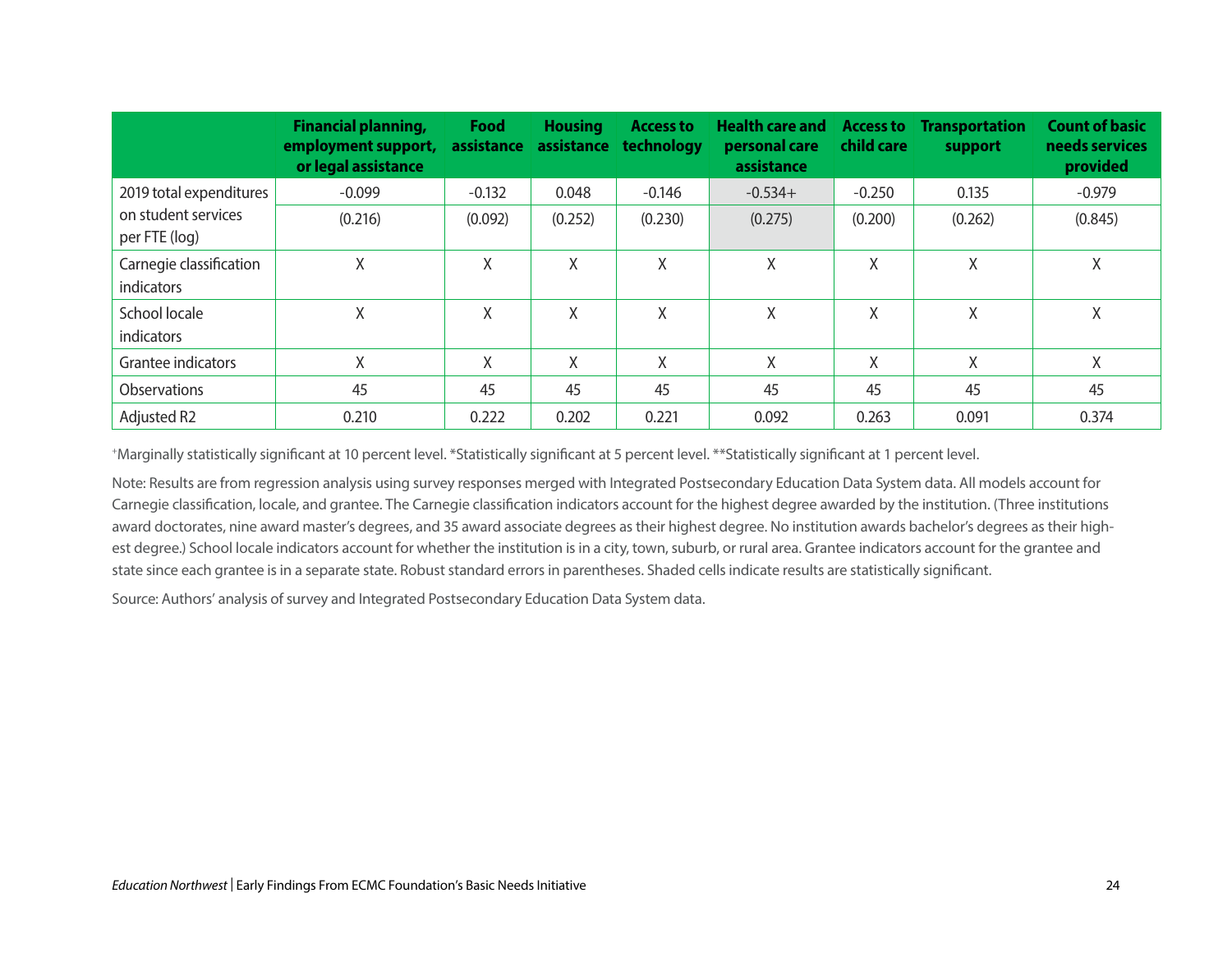Survey question: *Who are key partners in implementing basic needs services? Select all that apply.*

| <b>Partner</b>                                                                                                                  | <b>Number</b>  | <b>Percentage</b> |
|---------------------------------------------------------------------------------------------------------------------------------|----------------|-------------------|
| College partners                                                                                                                |                |                   |
| Campus leadership                                                                                                               | 41             | 87.2              |
| Counselors/advisors                                                                                                             | 40             | 85.1              |
| Dean of students                                                                                                                | 36             | 76.6              |
| Faculty                                                                                                                         | 32             | 68.1              |
| Student association(s)                                                                                                          | 25             | 53.2              |
| Other (write-in): financial aid, residence life, student health, dining<br>services, student success office, college foundation | 21             | 44.7              |
| Institutional research                                                                                                          | 18             | 38.3              |
| Student health center                                                                                                           | 14             | 29.8              |
| Other student resource centers (e.g., LGBTQ center)                                                                             | 14             | 29.8              |
| <b>Board of trustees</b>                                                                                                        | 10             | 21.3              |
| <b>External partners</b>                                                                                                        |                |                   |
| Community-based organizations (e.g., nonprofits)                                                                                | 43             | 93.5              |
| Foundations or individual donors                                                                                                | 37             | 80.4              |
| State department of human services/health and human services                                                                    | 22             | 47.8              |
| Community college association                                                                                                   | 18             | 39.1              |
| Higher education state agency                                                                                                   | 14             | 30.4              |
| Local government                                                                                                                | 10             | 21.7              |
| <b>Businesses</b>                                                                                                               | 10             | 21.7              |
| Other (write-in): faith-based organizations, community food banks<br>or farms, health clinics, public health agencies           | 8              | 17.4              |
| Advisory board                                                                                                                  | 5              | 10.9              |
| Evaluator                                                                                                                       | $\overline{4}$ | 8.7               |

| Table C3. Key college partners and external partners in implementing basic needs services |  |  |  |
|-------------------------------------------------------------------------------------------|--|--|--|
|                                                                                           |  |  |  |

Note: Based on survey responses from 47 institutions. Respondents were asked to write-in the specific student resource centers that were partners in implementing basic needs services, and respondents shared a wide variety of centers, including the DREAMers/DREAM Resource Center, Black Unity Center, Umoja, Disability Programs and Resource Center, Education Opportunity Program, former foster youth center, transfer center, student equity and multicultural center, health and wellness center, and veteran resource center.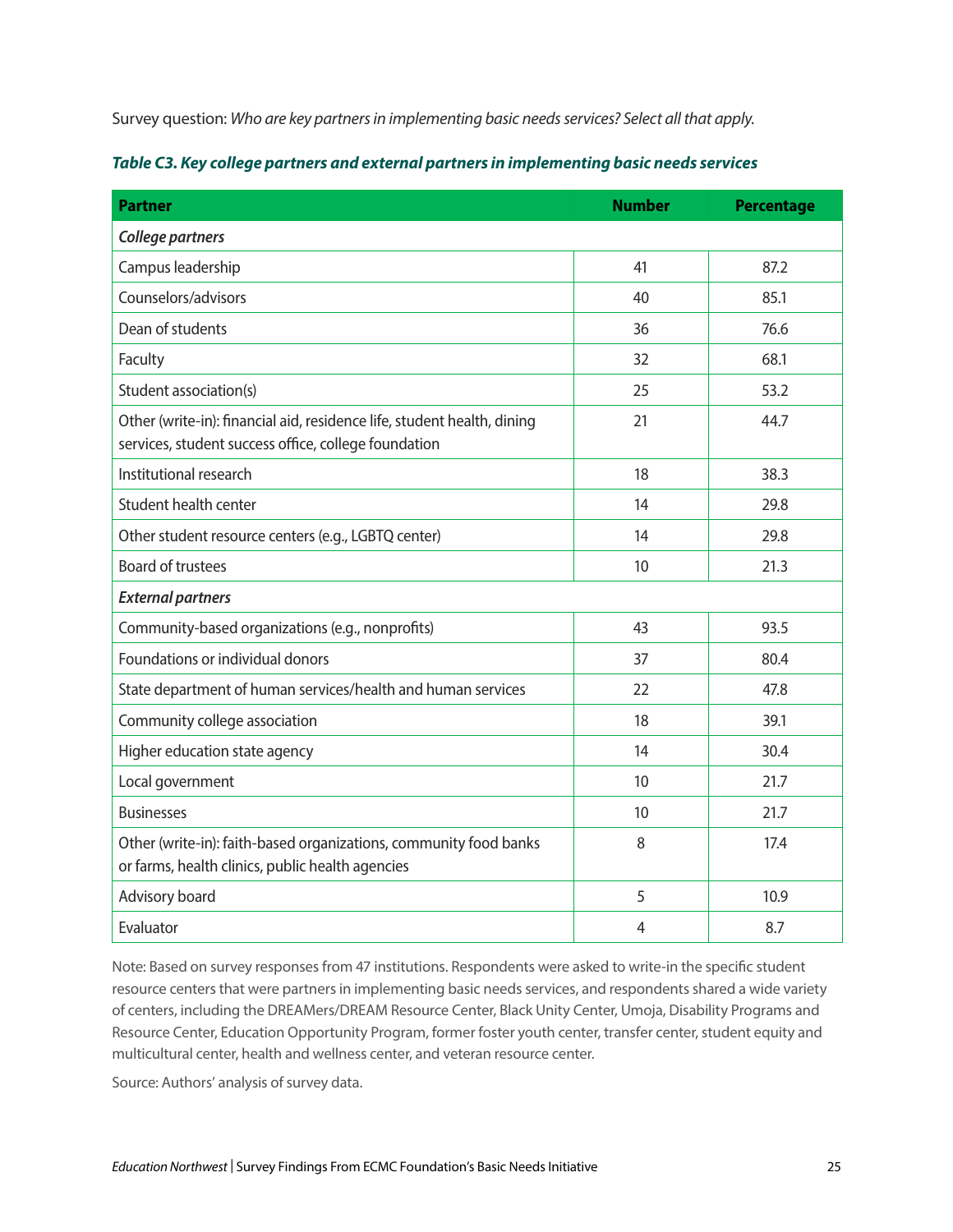Survey question: *What strategies and approaches have been the most important in implementing basic needs services at your institution over the past five years? Select up to three.*

| <b>Strategy</b>                                                          | <b>Number of institutions that</b><br>ranked this in the top three | <b>Percentage of institutions that</b><br>ranked this in the top three |
|--------------------------------------------------------------------------|--------------------------------------------------------------------|------------------------------------------------------------------------|
| Campus resources and funding                                             | 38                                                                 | 82.6                                                                   |
| Partnerships with community-based<br>organizations                       | 26                                                                 | 56.5                                                                   |
| Campus leadership support                                                | 25                                                                 | 54.3                                                                   |
| Campus champions (i.e., advocates for<br>basic needs services on campus) | 20                                                                 | 43.5                                                                   |
| Tools/surveys for assessing basic needs                                  | 11                                                                 | 23.9                                                                   |
| Partnerships with student<br>organizations                               | 6                                                                  | 13.0                                                                   |
| Partnerships with state agencies                                         | 5                                                                  | 10.9                                                                   |
| Partnerships with other colleges<br>and universities                     | $\overline{2}$                                                     | 4.3                                                                    |
| Evaluation to monitor progress/<br>outcomes                              | 1                                                                  | 2.2                                                                    |
| Other (write-in): communication with<br>state government                 | 1                                                                  | 2.2                                                                    |
| Partnerships in local government                                         | $\mathbf{0}$                                                       | $\mathbf 0$                                                            |
| Partnerships with businesses                                             | 0                                                                  | $\mathbf 0$                                                            |

#### *Table C4. Strategies and approaches used to implement basic needs services in the past five years*

Note: Based on survey responses from 46 institutions.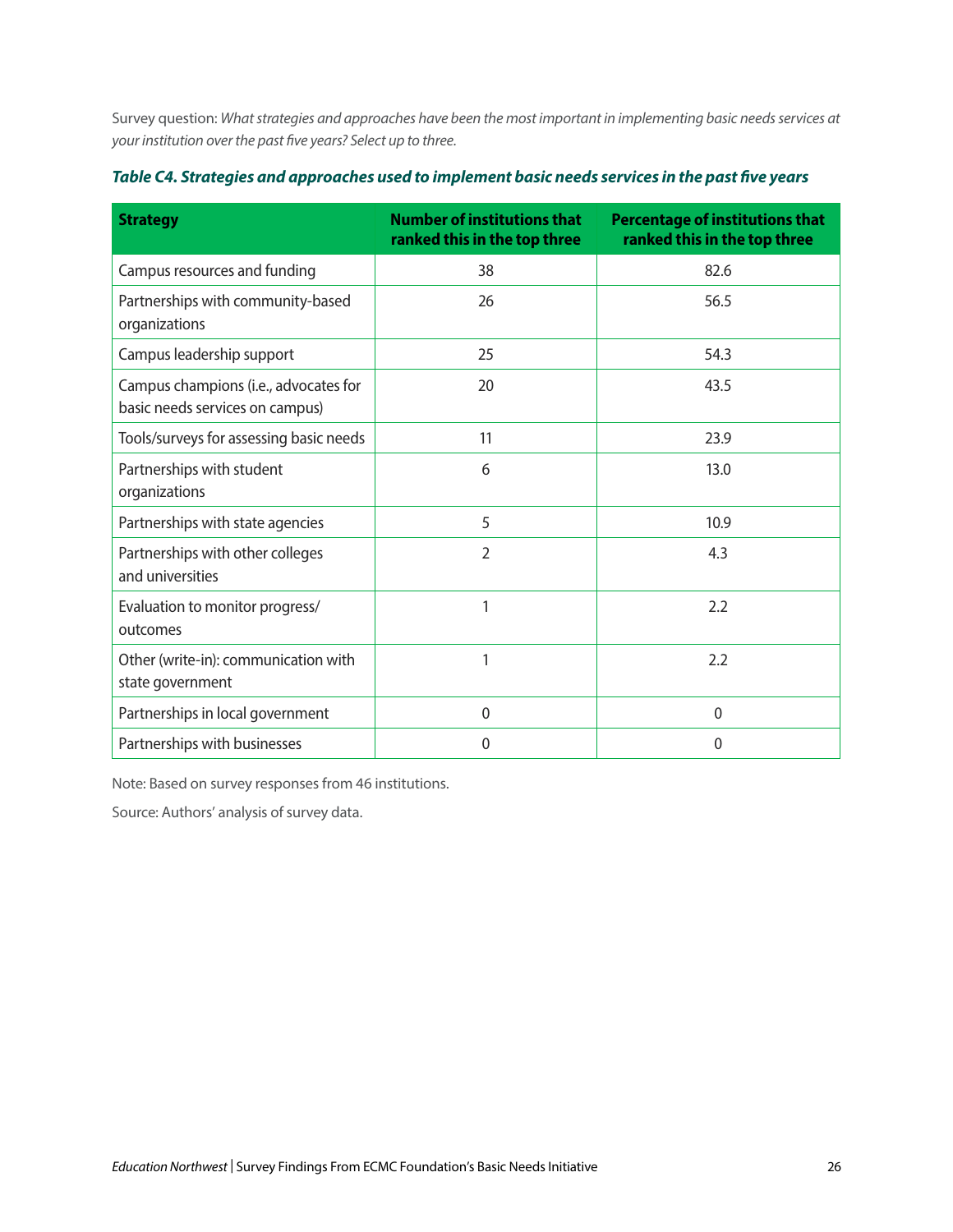Survey question: *Which support(s) is [the ECMC Foundation grantee] providing your institution to help implement basic needs services? Select all that apply.*

| <b>Support type</b>                                                                                    | <b>All</b><br>responses | <b>Arkansas</b><br><b>Community</b><br><b>Colleges</b> | <b>Auburn</b><br><b>University's</b><br><b>Hunger</b><br><b>Solutions</b><br><b>Institute</b> | <b>John Burton</b><br><b>Advocates</b><br>for Youth | <b>Michigan</b><br><b>Community</b><br><b>College</b><br><b>Association</b> | <b>United Way</b><br>of King<br><b>County</b> |
|--------------------------------------------------------------------------------------------------------|-------------------------|--------------------------------------------------------|-----------------------------------------------------------------------------------------------|-----------------------------------------------------|-----------------------------------------------------------------------------|-----------------------------------------------|
| Number of institutions                                                                                 | 46                      | $\overline{4}$                                         | 6                                                                                             | 14                                                  | 15                                                                          | 8                                             |
| Facilitating networking<br>and collaboration<br>between institutions                                   | 83%                     | 100%                                                   | 100%                                                                                          | 64%                                                 | 93%                                                                         | 75%                                           |
| Technical assistance to<br>support data collection<br>and evaluation of basic<br>needs service(s)      | 61%                     | 100%                                                   | 100%                                                                                          | 21%                                                 | 64%                                                                         | 75%                                           |
| Facilitating networking<br>and collaboration<br>between institutions<br>and community<br>organizations | 61%                     | 75%                                                    | 50%                                                                                           | 57%                                                 | 50%                                                                         | 88%                                           |
| Providing seed grants<br>to pilot/develop basic<br>needs service(s)                                    | 46%                     | 75%                                                    | 100%                                                                                          | 29%                                                 | 7%                                                                          | 88%                                           |
| Technical assistance<br>to support piloting/<br>development of basic<br>needs service(s)               | 41%                     | 75%                                                    | 50%                                                                                           | 36%                                                 | 14%                                                                         | 75%                                           |
| <b>Technical assistance</b><br>to support<br>sustainability of basic<br>needs service(s)               | 39%                     | 50%                                                    | 67%                                                                                           | 21%                                                 | 29%                                                                         | 63%                                           |
| Determining<br>students' basic needs<br>or needed services                                             | 35%                     | 50%                                                    | 50%                                                                                           | 14%                                                 | 36%                                                                         | 50%                                           |
| Connecting students<br>to services                                                                     | 35%                     | 100%                                                   | 17%                                                                                           | 14%                                                 | 14%                                                                         | 88%                                           |

| Table C5. Supports provided to institutions by ECMC Foundation grantees |  |  |  |  |  |  |
|-------------------------------------------------------------------------|--|--|--|--|--|--|
|-------------------------------------------------------------------------|--|--|--|--|--|--|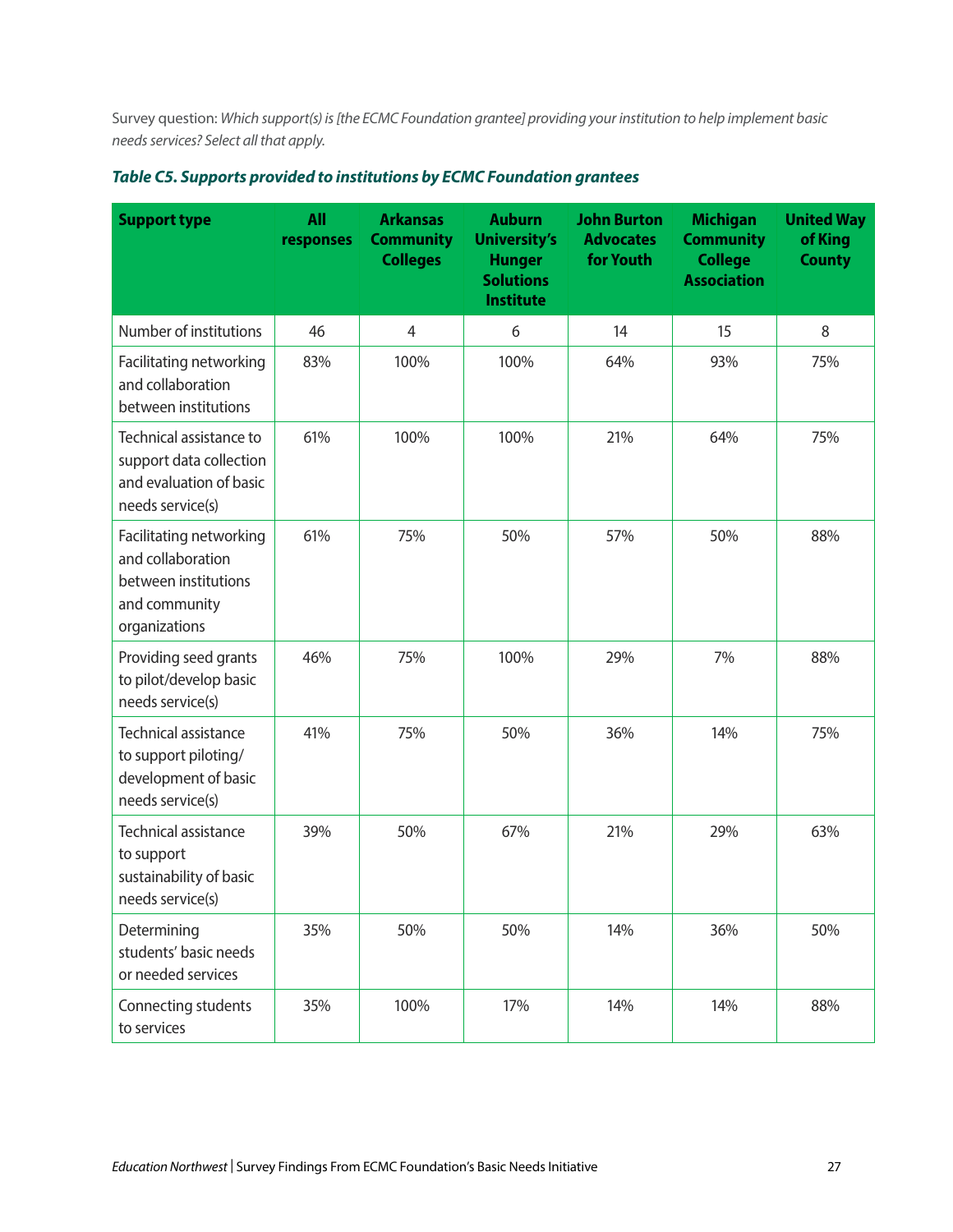| <b>Support type</b>                                                                                                                                       | All<br>responses | <b>Arkansas</b><br><b>Community</b><br><b>Colleges</b> | <b>Auburn</b><br><b>University's</b><br><b>Hunger</b><br><b>Solutions</b><br><b>Institute</b> | <b>John Burton</b><br><b>Advocates</b><br>for Youth | <b>Michigan</b><br><b>Community</b><br><b>College</b><br><b>Association</b> | <b>United Way</b><br>of King<br><b>County</b> |
|-----------------------------------------------------------------------------------------------------------------------------------------------------------|------------------|--------------------------------------------------------|-----------------------------------------------------------------------------------------------|-----------------------------------------------------|-----------------------------------------------------------------------------|-----------------------------------------------|
| Other (write-in):<br>advocacy; leadership,<br>education, and policy<br>initiative; funding<br>AmeriCorps positions;<br>and financing food<br>pantry costs | 22%              | $0\%$                                                  | $0\%$                                                                                         | 43%                                                 | 7%                                                                          | 38%                                           |

Note: Based on survey responses from 46 institutions.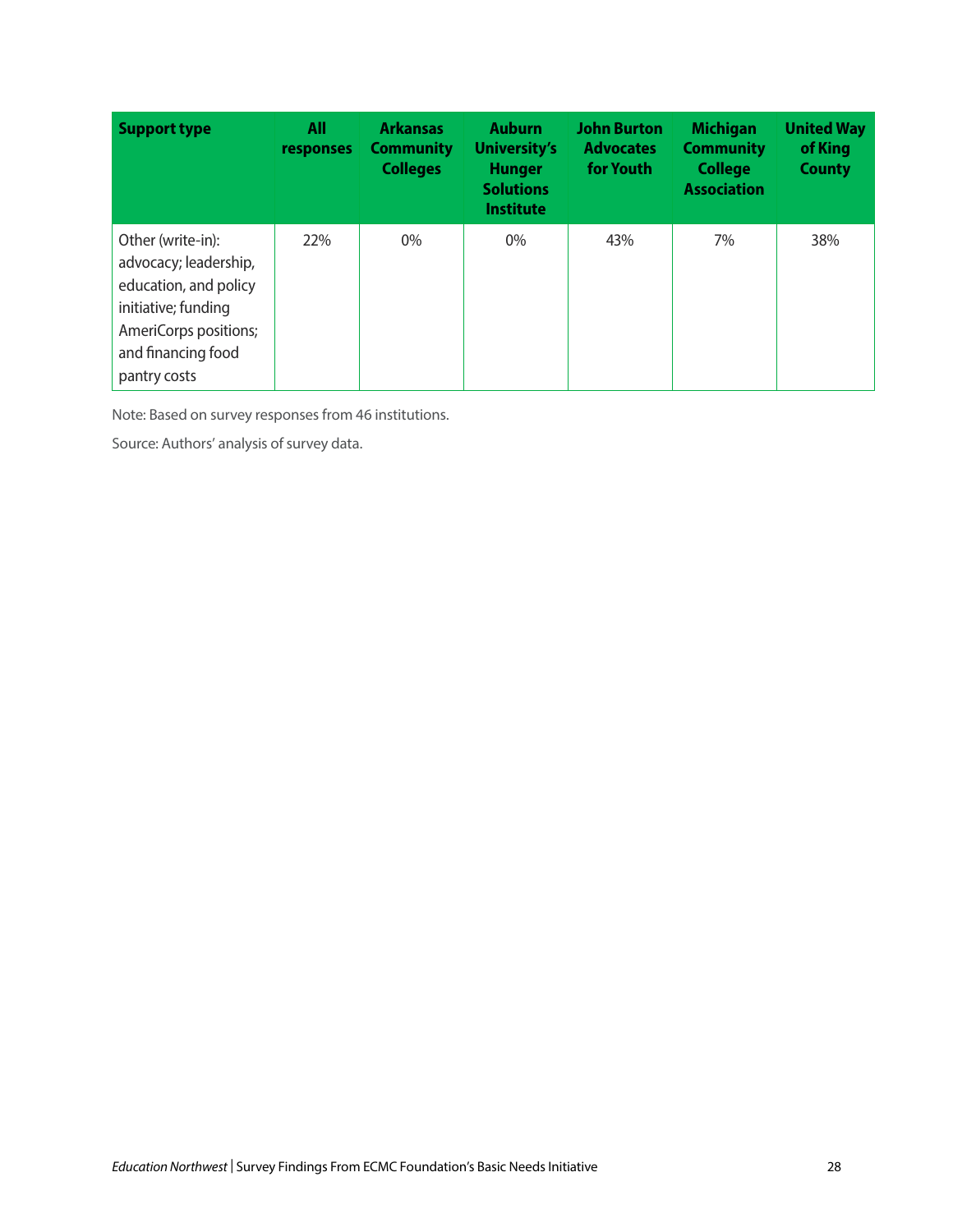Survey question: *How have your institution's basic needs services changed in response to the pandemic?*

|                                                    | $1 =$ Large decrease |                        | $2 =$ Small decrease |                               | $3 = No$ change             |                        | $4 =$ Small increase |                        | 5 = Large increase          |                               |
|----------------------------------------------------|----------------------|------------------------|----------------------|-------------------------------|-----------------------------|------------------------|----------------------|------------------------|-----------------------------|-------------------------------|
|                                                    | # of<br>institutions | $%$ of<br>institutions | # of<br>institutions | $%$ of<br><i>institutions</i> | # of<br><i>institutions</i> | $%$ of<br>institutions | # of<br>institutions | $%$ of<br>institutions | # of<br><i>institutions</i> | $%$ of<br><i>institutions</i> |
| Funding<br>for existing<br>basic needs<br>services | 3                    | 6.5                    | 1                    | 2.2                           | 14                          | 30.4                   | 14                   | 30.4                   | 14                          | 30.4                          |
| Funding<br>for new<br>basic needs<br>services      | 1                    | 2.2                    | 3                    | 6.5                           | 10                          | 21.7                   | 16                   | 34.8                   | 16                          | 34.8                          |
| Number<br>of services<br>provided                  | 6                    | 13.0                   | 5                    | 10.9                          | 15                          | 32.6                   | 15                   | 32.6                   | 5                           | 10.9                          |
| Staffing                                           | $\overline{2}$       | 4.3                    | 11                   | 23.9                          | 24                          | 52.2                   | 5                    | 10.9                   | $\overline{4}$              | 8.7                           |
| Services<br>offered in<br>a virtual<br>setting     | $\mathbf{1}$         | 2.2                    | 1                    | 2.2                           | 4                           | 8.7                    | 11                   | 23.9                   | 29                          | 63.0                          |
| Student<br>outreach<br>and<br>engage-<br>ment      | 3                    | 6.5                    | $\overline{7}$       | 15.2                          | 10                          | 21.7                   | 14                   | 30.4                   | 12                          | 26.1                          |

#### *Table C6. Changes that institutions made in response to the pandemic*

Note: Based on survey responses from 46 institutions.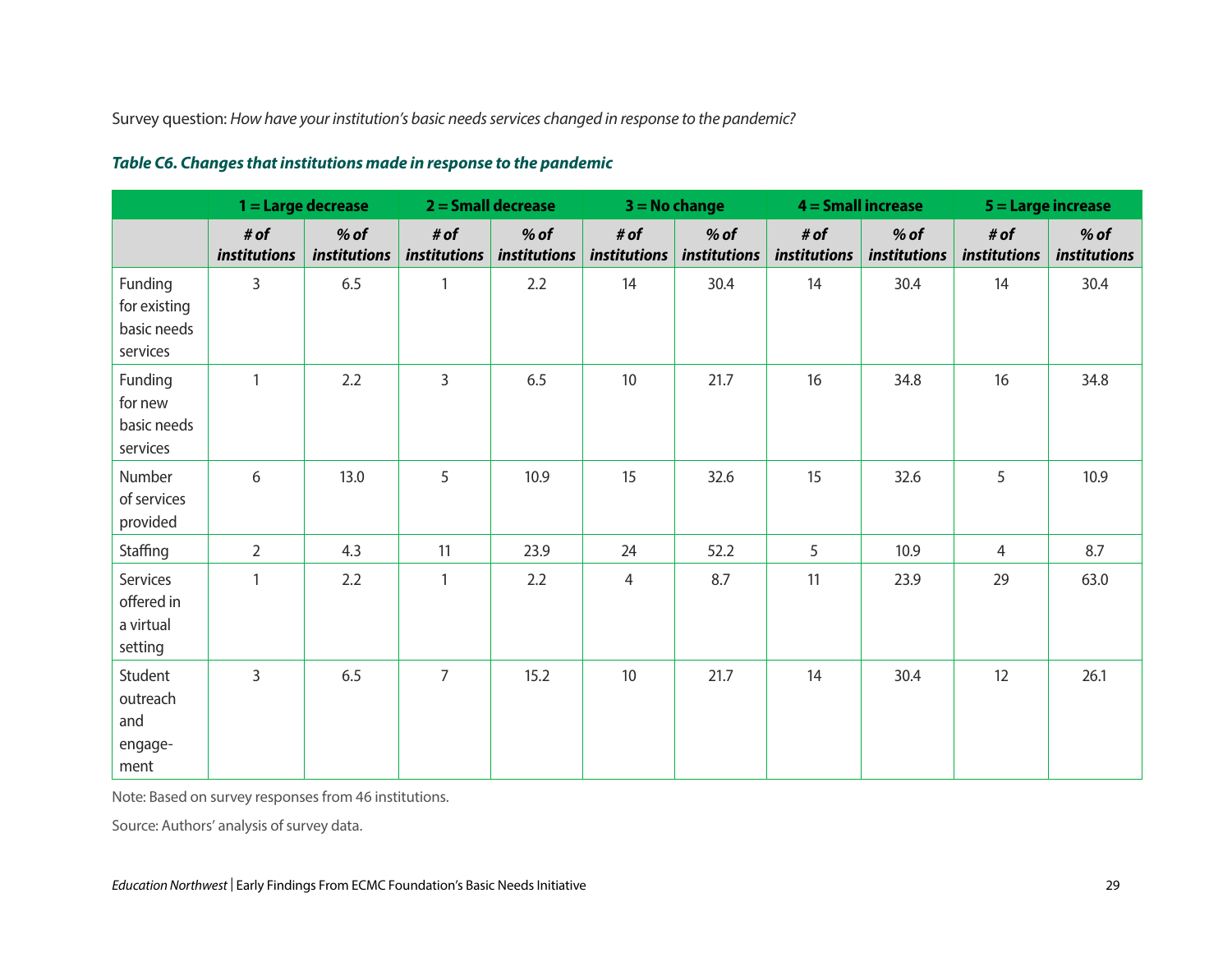Survey question: *What challenges has your institution experienced in implementing basic needs services over the past five years?*

|                                                       | $1 = Not$ a challenge       |                               | $2 = A$ small challenge     |                               | $3 = A$ moderate challenge |                        | $4 = A$ large challenge     |                               | N/A                  |                               |
|-------------------------------------------------------|-----------------------------|-------------------------------|-----------------------------|-------------------------------|----------------------------|------------------------|-----------------------------|-------------------------------|----------------------|-------------------------------|
|                                                       | # of<br><i>institutions</i> | $%$ of<br><i>institutions</i> | # of<br><i>institutions</i> | $%$ of<br><i>institutions</i> | # of<br>institutions       | $%$ of<br>institutions | # of<br><i>institutions</i> | $%$ of<br><i>institutions</i> | # of<br>institutions | $%$ of<br><i>institutions</i> |
| Sustaining<br>funding for<br>basic needs<br>services  | 7                           | 15.2                          | 10                          | 21.7                          | 14                         | 30.4                   | 15                          | 32.6                          | $\mathbf 0$          | $0.0\,$                       |
| Assessing/iden-<br>tifying students'<br>basic needs   | 9                           | 19.6                          | 15                          | 32.6                          | 17                         | 37.0                   | 5                           | 10.9                          | $\mathbf 0$          | 0.0                           |
| Connecting stu-<br>dents with basic<br>needs services | 6                           | 13.0                          | 13                          | 28.3                          | 21                         | 45.7                   | 6                           | 13.0                          | $\mathbf 0$          | 0.0                           |
| Staffing basic<br>needs services                      | 6                           | 13.0                          | 5                           | 10.9                          | 12                         | 26.1                   | 22                          | 47.8                          | 1                    | 2.2                           |
| <b>Evaluating basic</b><br>needs services             | $\overline{4}$              | 8.7                           | 13                          | 28.3                          | 22                         | 47.8                   | 6                           | 13.0                          | $\mathbf{1}$         | 2.2                           |
| Sustaining<br>funding for<br>basic needs<br>services  | $\overline{7}$              | 15.2                          | 10                          | 21.7                          | 14                         | 30.4                   | 15                          | 32.6                          | $\mathbf 0$          | 0.0                           |

#### *Table C7. Challenges with implementing basic needs services in the past year*

Note: Based on survey responses from 46 institutions.